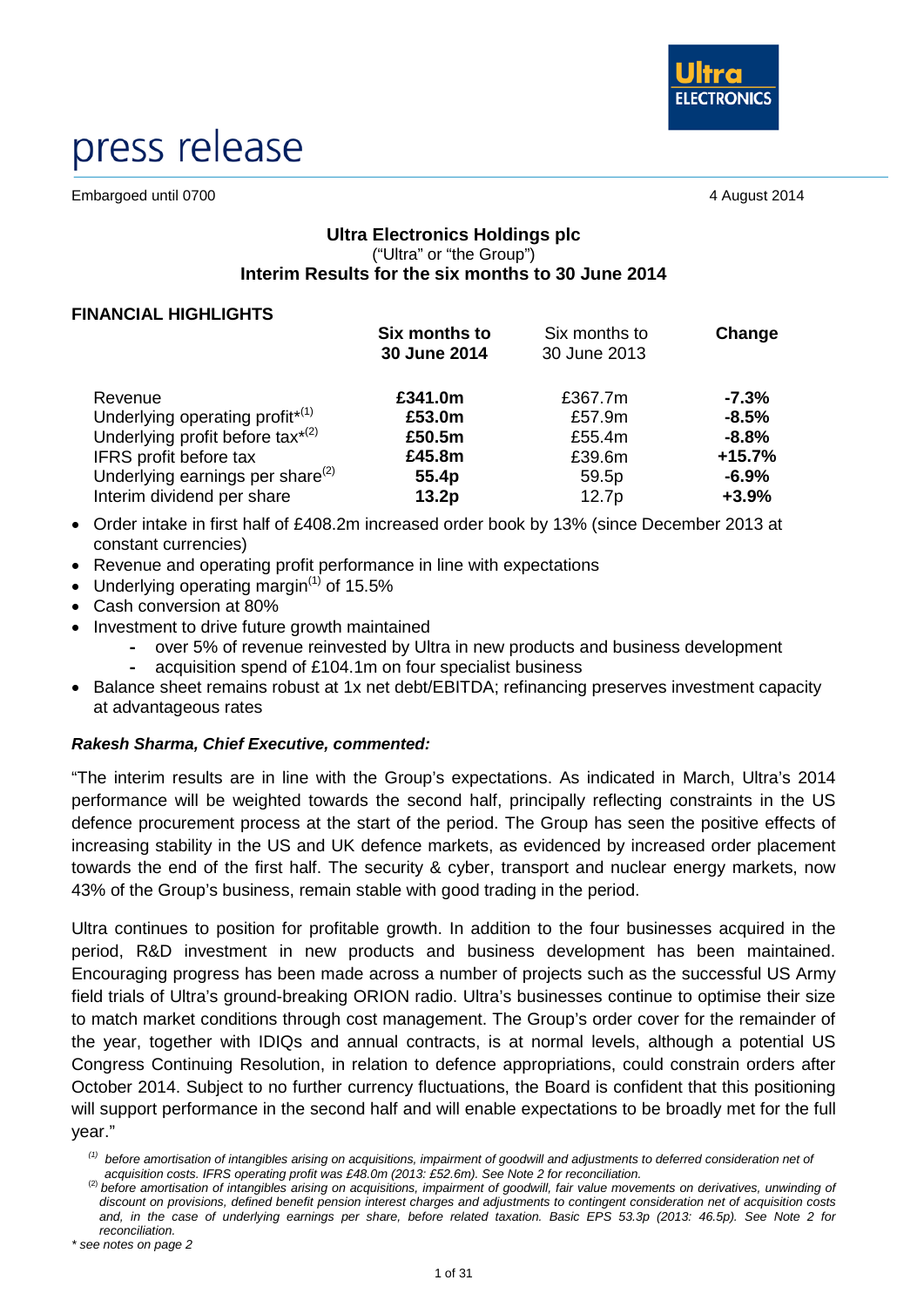## **INTERIM MANAGEMENT REPORT**

## **FINANCIAL RESULTS**

|                                                                        | Six months to<br>30 June 2014<br>£m | Six months to<br>30 June 2013 | Growth    |
|------------------------------------------------------------------------|-------------------------------------|-------------------------------|-----------|
| Order book                                                             |                                     |                               |           |
| - Aircraft & Vehicle Systems                                           | 170.3                               | 162.6                         | $+4.7%$   |
| - Information & Power Systems                                          | 318.6                               | 405.9                         | $-21.5%$  |
| - Tactical & Sonar Systems                                             | 387.9                               | 308.7                         | $+25.7%$  |
| <b>Total order book</b>                                                | 876.8                               | 877.2                         |           |
| <b>Revenue</b>                                                         |                                     |                               |           |
| - Aircraft & Vehicle Systems                                           | 67.7                                | 74.3                          | $-8.9%$   |
| - Information & Power Systems                                          | 124.8                               | 154.8                         | $-19.4%$  |
| - Tactical & Sonar Systems                                             | 148.5                               | 138.6                         | $+7.1%$   |
| <b>Total revenue</b>                                                   | 341.0                               | 367.7                         | $-7.3%$   |
| Organic underlying revenue movement at<br>constant currencies          |                                     |                               | $-8.6%$   |
| Underlying operating profit*                                           |                                     |                               |           |
| - Aircraft & Vehicle Systems                                           | 11.8                                | 16.0                          | $-26.3%$  |
| - Information & Power Systems                                          | 17.3                                | 20.4                          | $-15.2%$  |
| - Tactical & Sonar Systems                                             | 23.9                                | 21.5                          | $+11.2%$  |
| Total underlying operating profit*                                     | 53.0                                | 57.9                          | $-8.5%$   |
| Organic underlying operating profit<br>movement at constant currencies |                                     |                               | $-5.9%$   |
| Underlying operating margin*                                           |                                     |                               |           |
| - Aircraft & Vehicle Systems                                           | 17.4%                               | 21.5%                         |           |
| - Information & Power Systems                                          | 13.9%                               | 13.2%                         |           |
| - Tactical & Sonar Systems                                             | 16.1%                               | 15.5%                         |           |
| Total underlying operating margin*                                     | 15.5%                               | 15.7%                         | $-20$ bps |
| Finance charges*                                                       | (2.5)                               | (2.5)                         |           |
| Underlying profit before tax*                                          | 50.5                                | 55.4                          | $-8.8%$   |
|                                                                        |                                     |                               |           |
| Underlying operating cash flow*                                        | 42.4                                | 46.7                          |           |
| Operating cash conversion*                                             | 80%                                 | 81%                           |           |
| Net debt/EBITDA*                                                       | 1.0                                 | 0.4                           |           |
| Net debt* at period-end                                                | 137.8                               | 46.7                          |           |
| Bank interest cover*                                                   | 21.2x                               | 23.5x                         |           |
| Underlying earnings per share                                          | 55.4p                               | 59.5p                         | $-6.9%$   |

#### *\* see notes below:*

*underlying operating profit before amortisation of intangibles arising on acquisition, impairment of goodwill and adjustments to contingent consideration net of acquisition costs. IFRS operating profit was £48.0m (2013: £52.6m).* 

*organic growth (of revenue or profit) is the annual rate of increase in revenue or profit that was achieved, assuming that acquisitions made during the prior year were only included for the same proportion of the current year at constant currencies. underlying operating margin is the underlying operating profit as a percentage of revenue.*

*finance charges exclude fair value movements on derivatives, defined benefit pension interest charges and discount on provisions.*

*underlying profit before tax before amortisation of intangibles arising on acquisition, impairment of goodwill, fair value movements on derivatives, unwinding of discount on provisions, defined benefit pension interest charges and adjustments to contingent consideration net of acquisition costs. IFRS profit before tax was £45.8m (2013: £39.6m).*

*underlying tax is the tax charge on underlying profit before tax. The underlying tax rate is underlying tax expressed as a percentage of underlying profit before tax.*

*underlying operating cash flow is cash generated by operations and dividends from associates, less net capital expenditure, R&D and LTIP share purchases.*

*operating cash conversion is underlying operating cash flow as a percentage of underlying operating profit* 

*EBITDA is the statutory profit before tax for the rolling 12 months ended 30 June before finance costs, investment revenue, amortisation and depreciation, excluding adjustments to contingent consideration net of acquisition costs.* 

*net debt comprises loans and overdrafts less cash and cash equivalents.*

*bank interest cover is the ratio of underlying operating profit to finance costs associated with borrowings.*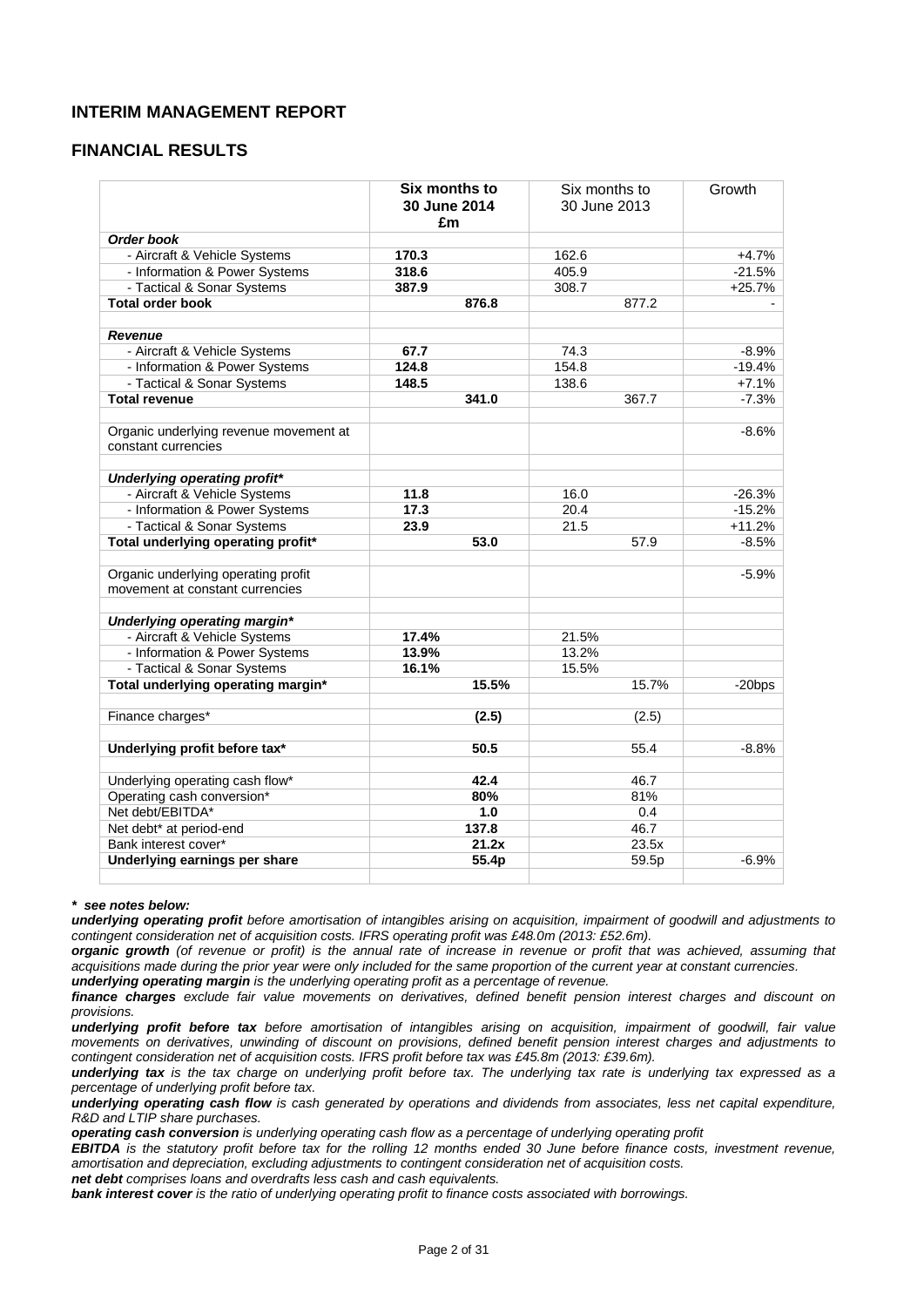Revenue in the period was £341.0m (2013: £367.7m) reflecting the expected second half weighting for the year. Underlying revenue at constant currencies fell by 8.6% primarily owing to the difficult US defence market. Exchange rate movements further reduced revenue by 4.2%, while acquisitions contributed over 5%.

Underlying operating profit\* was £53.0m (2013: £57.9m). Organic operating profit at constant currencies declined by 5.9% and there was a small contribution from acquisitions. Foreign exchange impacted profits by 3.0%. The resulting underlying operating margin\* was 15.5% (2013: 15.7%).

Underlying profit before tax\* decreased to £50.5m (2013: £55.4m), after net financing charges\* of £2.5m (2013: £2.5m).

The Group's underlying tax\* rate in the period was 23.8% (2013: 24.5%) and the decrease in underlying earnings per share was 6.9% to 55.4p (2013: 59.5p).

Reported (IFRS) profit before tax was £45.8m (2013: £39.6m) and reflected the combined effects of the elements detailed below:

| All £m                                               | 2014 H1 | 2013 H1 |
|------------------------------------------------------|---------|---------|
| Underlying profit before tax                         | 50.5    | 55.4    |
| Amortisation of intangibles arising on acquisition   | (12.2)  | (14.5)  |
| Profit/(loss) on fair value movements on derivatives | 3.0     | (7.7)   |
| Acquisition-related adjustments                      | 7.2     | 9.3     |
| Unwinding of discount on provisions                  | (0.8)   | (0.6)   |
| Net interest charge on defined benefit pensions      | (1.9)   | (2.3)   |
| Reported profit before tax                           | 45.8    | 39.6    |

Operating cash conversion\* was 80% (2013: 81%) with an operating cash flow\* of £42.4m (2013: £46.7m). At the end of the period Ultra had net debt\* of £137.8m (2013: £46.7m), primarily reflecting net cash expenditure on acquisitions in the period of £104.1m (2013: £14.2m). The Group's balance sheet remains strong, with net debt/EBITDA\* of 1x and net interest payable on borrowings covered around 21 times by underlying operating profit\*.

Subsequent to the period end, Ultra's £90m revolving credit facility was replaced with a new £200m facility, which expires in 2019, with significantly improved interest terms.

The proposed interim dividend is 13.2p, an increase of 3.9%, with the dividend being covered 4.2 times (2013: 4.7 times) by underlying earnings per share. If approved, the dividend will be paid on 26 September 2014 to shareholders on the register on 29 August 2014.

The order book at the end of the period was held at £876.8m (2013: £877.2m), which at constant currencies reflects a 4% increase on the prior year. New orders came from a range of market segments, providing a book to bill ratio for the period of 1.2. Order book cover for 2014 remains strong at 82%. This does not include any second half orders from spares & repairs or from indefinite delivery indefinite quantity (IDIQ) contract vehicles.

## **INVESTING FOR GROWTH**

Ultra continues to invest in new product and business development, sustaining spending at its customary high levels. Internal investment in the period was 5.8% of revenue at £19.8m (2013: £20.3m). Of this, £2.3m of investment was capitalised on specific long term programmes.

Ultra spent a total of £104.1m in the period on acquisitions:

• February 2014 - 3 Phoenix Inc (3Pi), based in the US is a leading supplier of specialist sonar, radar intelligence, surveillance and reconnaissance products and solutions. 3Pi forms part of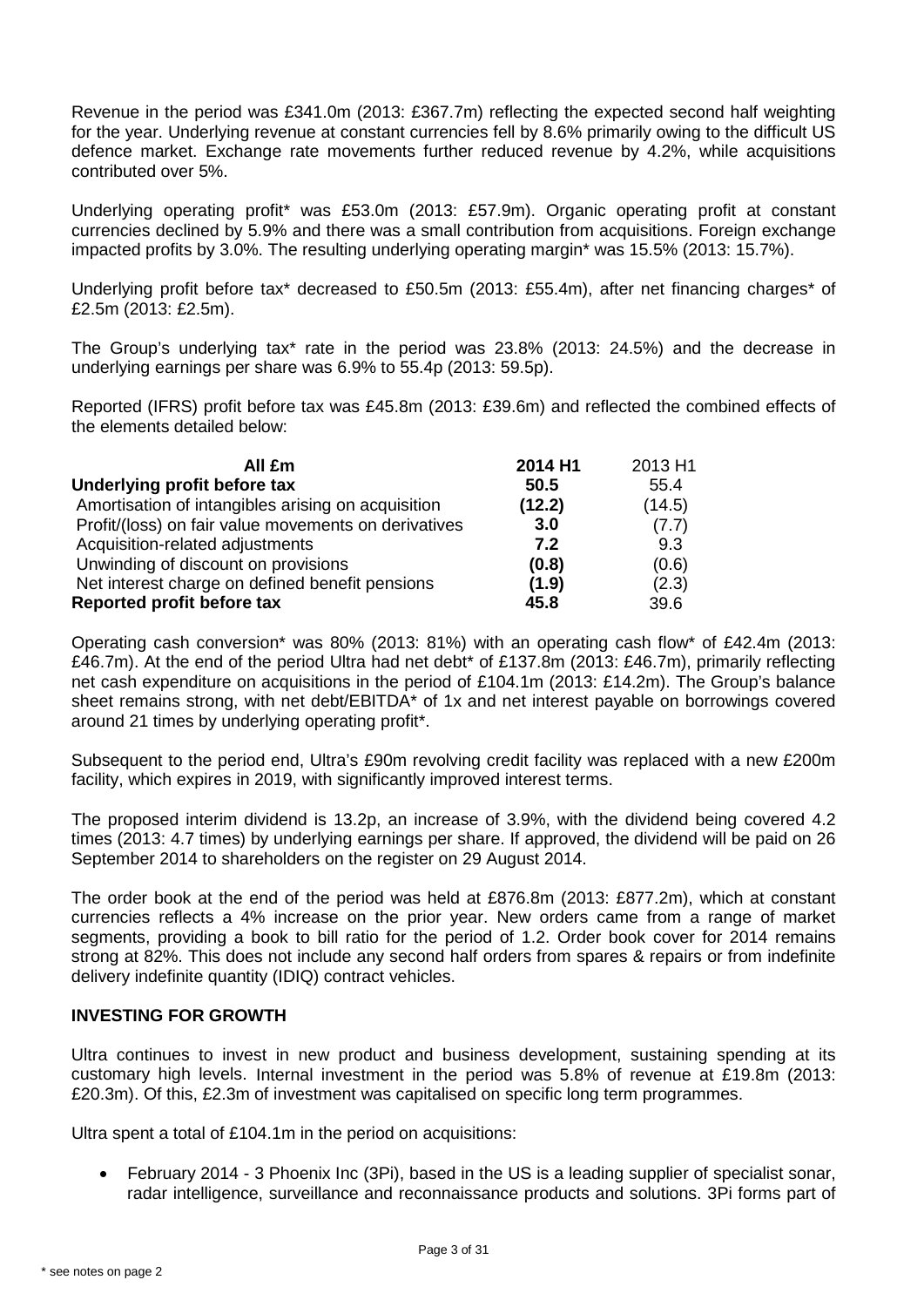Ultra's Tactical & Sonar division where there are many internal and external synergies. Since acquisition it has won over \$21m in US Navy contracts.

- May 2014 Forensic Technology (FT), headquartered in Canada, provides automated firearm ballistics identification and forensic analysis to law enforcement agencies in over 65 countries. FT is part of Ultra's Tactical & Sonar Systems division.
- May 2014 ICE Corporation Inc (ICE), located in the US, designs, develops, manufactures and supports aerospace products including; motor control electronics, electrothermal ice protection controllers, pneumatic valve controls and engine control interface units. ICE will continue to operate from its own facilities but is part of the Controls business within Ultra's Aircraft & Vehicle Systems division.
- June 2014 Lab Impex Systems Ltd (LIS), located in the UK & US, develops and supplies radiation measurement solutions and services within the nuclear industry. LIS provides systems engineering, installation and support of full environmental radiation monitoring and associated safety systems. LIS is part of Ultra's Nuclear Control Systems business within Ultra's Information & Power division.

## **OPERATIONAL REVIEW**

## **Aircraft & Vehicle Systems**

Revenue in Aircraft & Vehicle Systems decreased by 8.9% to £67.7m (2013: £74.3m) and underlying operating profit decreased by 26.3% to £11.8m (2013: £16.0m). The order book increased by 4.7% to £170.3m (2013: £162.6m).

The unfavourable comparison with the same period in 2013 reflects in part the award and delivery of an £8m urgent operational requirement in the first half of last year, which was at higher than average margins. Foreign exchange also impacted both revenues and profits.

Elsewhere, increased sales of specialist ice protection systems were offset by a reduction in revenues from US land systems. Following the securing of a number of new orders to develop products for the commercial aerospace sector, there has been increased R&D investment that also impacted the divisional profit. As a result the divisional margin was 17.4% (2013: 21.5%).

The order book increase reflected the award in the second half of 2013 of the Lockheed Martin Warrior contract and the increase in aerospace contracts.

Highlights of activities in the period that will contribute to the division's future performance included:

- Selection by Airbus to design, develop, supply and support an electrical ground door opening system (eGDO) for its new A350 family of aircraft. The programme value is expected to be in excess of £60m.
- In China, Ultra has received a letter of intent and is in negotiations to supply various products, including fuel tank inerting systems and steering control systems, to the XAC MA 700 aircraft.
- Award from Airbus for a series of high integrity, safety critical modules on the Airbus A400M Transport Aircraft. The Ultra Network Interface Module (NIM) is an innovative system that will support increased capability whilst reducing the loading and unloading time of the A400M.

## **Information & Power Systems**

Revenue in Information & Power Systems decreased by 19.4% to £124.8m (2013: £154.8m). Underlying operating profit decreased by 15.2% to £17.3m (2013: £20.4m)*.* The order book at the end of the period was reduced by 21.5% to £318.6m (2013: £405.9m).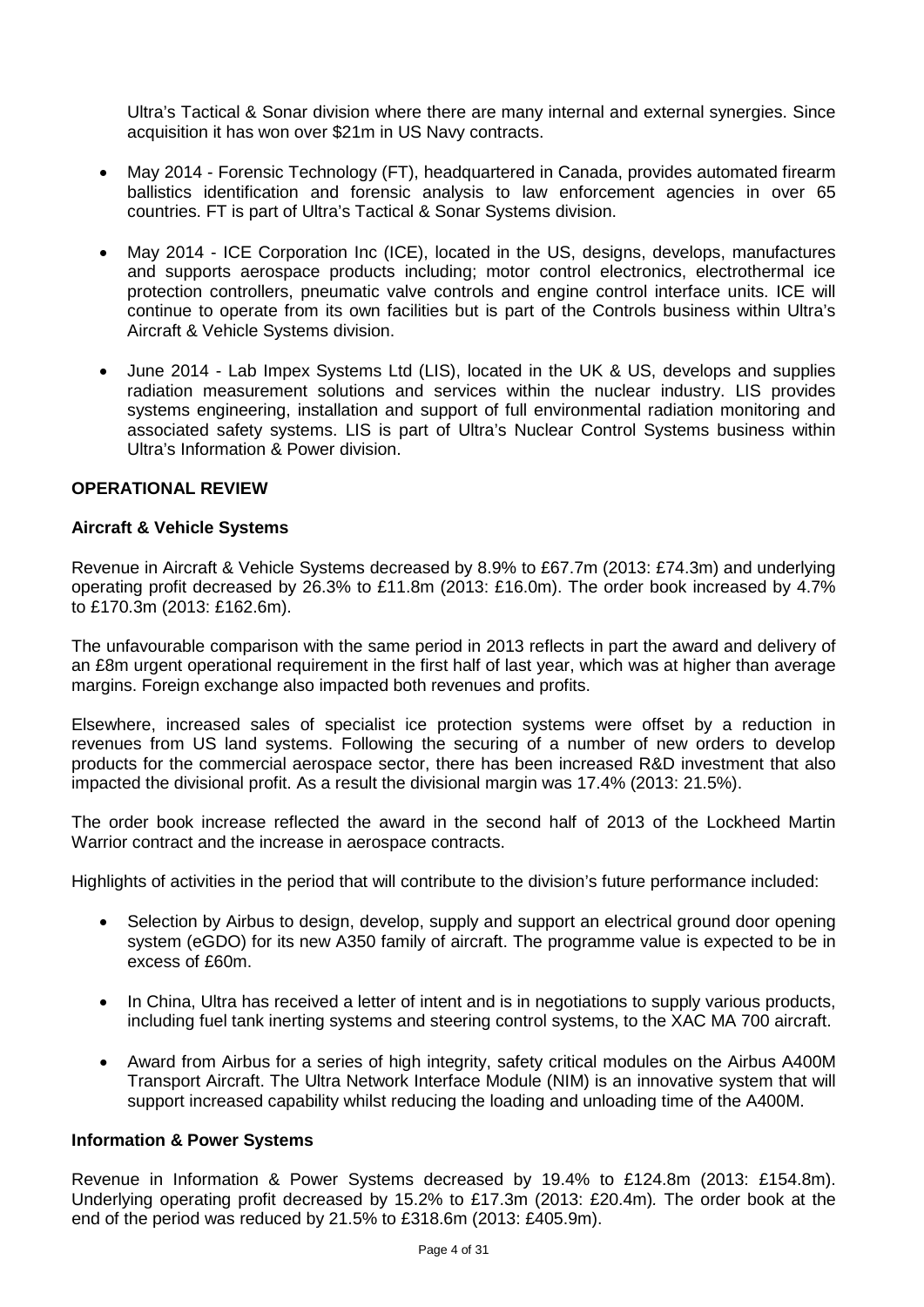This division is the one most impacted by delays in the US defence and security contract placement process and its results are also reduced due to foreign exchange movements.

The division saw decreased sales from the Oman Airport IT programme following the prolongation of the contract and reduced US demand for both law enforcement & security products and communications systems. This was partially offset by increased revenues from the Virginia class submarine programme. There were also good contributions from both the Indonesian Fatahillah corvette upgrade contract and sales of nuclear sensors into the EDF detector management programme in the UK.

Overall, these factors resulted in a decline in profits, although the divisional margin increased slightly to 13.9% as a result of the reduced contribution from the lower-margin Oman Airport IT contract.

The order book decline reflected the lack of US contract placement over the last twelve months as well as the trading of both the Oman and Fatahillah contracts.

Highlights of activities in the period that will contribute to the division's future performance included:

- Continuing Ultra's strategic relationship with EDF, another contract worth £12.9m was awarded for the supply and support of specialist instrumentation for use in the current UK nuclear power stations.
- Award of a multi-year contract, totalling over US\$21m, from General Dynamics Electric Boat Corporation for the production of naval computer controlled power supply systems, with deliveries over the next five years.
- Contract award worth £8.4 million for the provision of the main-static converter for a number of UK Royal Navy submarines.

## **Tactical & Sonar Systems**

Revenue in Tactical & Sonar Systems increased by 7.1% to £148.5m (2013: £138.6m). The division's underlying operating profit increased by 11.2% to £23.9m (2013: £21.5m). The order book was increased by 25.7% to £387.9m (2013: £308.7m).

This division is benefitting from the US 'pivot to the Pacific', although it has also been impacted by foreign exchange. In addition the two larger acquisitions made in 2014, 3Pi and FT, have been integrated into this division.

Revenue increased reflecting additional sales of sonobuoys in the US and Australia offset by reduced sales of Litening Pods. There was also a contribution from the acquisitions.

Profit and margin rose, reflecting increased volume and margins on sonobuoys, together with the positive impact of the prior year restructuring at Ultra's TCS radio business. The investment in the next generation sonar system at Ultra's Canadian maritime business has been re-phased to match the Canadian shipbuilding programme. This has been partially offset by the impact of integration costs relating to 3Pi.

The order book increase included the first year's order from the recent IDIQ sonobuoy award from the US Navy, as well as the Litening Pod CLS extension. This was supplemented by the acquisitions, which were partially offset by the impact of foreign exchange.

Highlights of activities in the period that will contribute to the division's future performance included:

• A contract extension of £60.4m for the in-service support of the UK MoD's Litening Pods.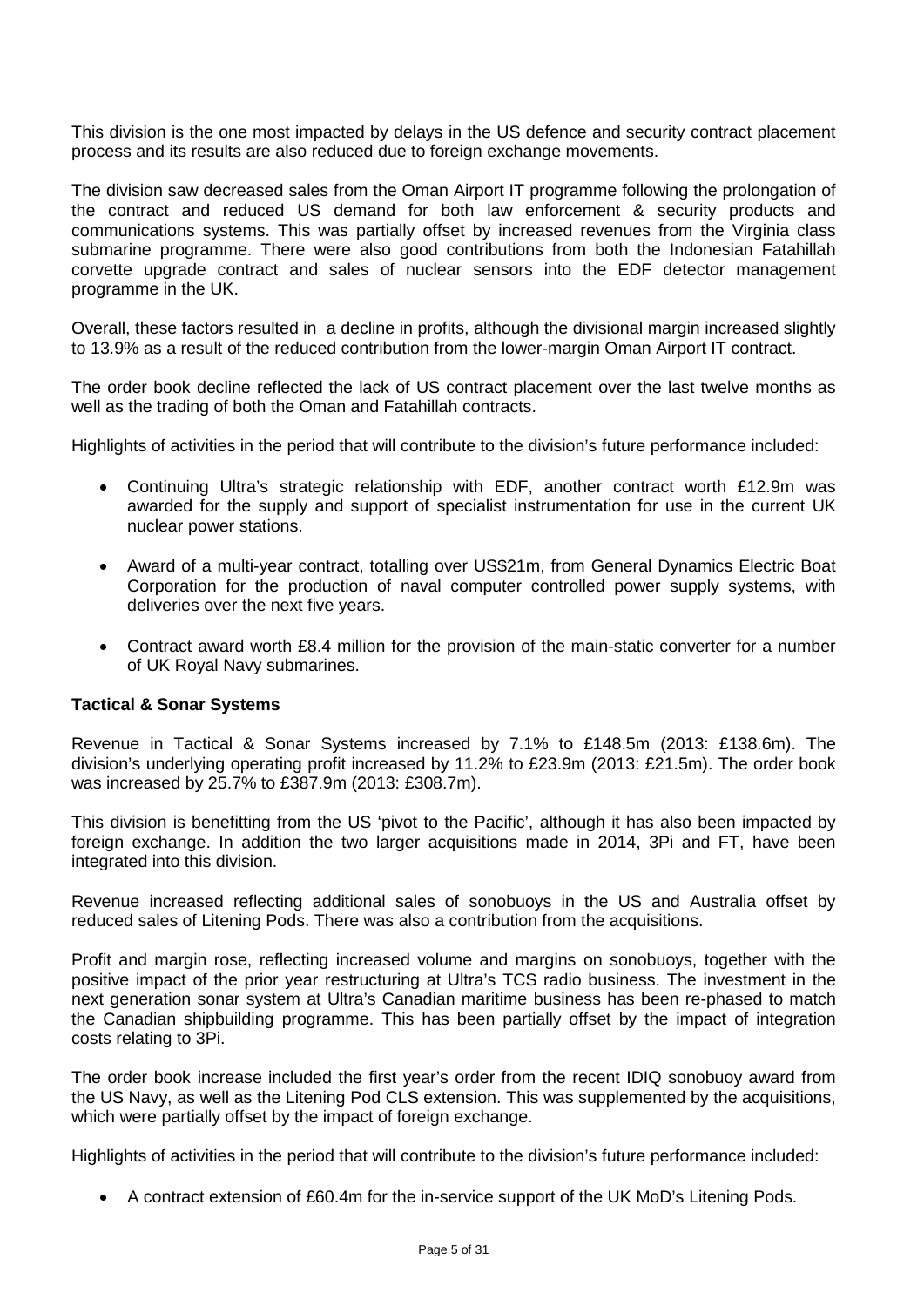- Award of a \$19m three-year contract from the US Navy for the production of the Naval Acoustic Electromechanical Beacon expendable countermeasure.
- Successful completion of the ORION radio trials during the U.S. Army Network Integration Evaluation.
- Order worth \$166m awarded to Ultra's joint venture, ERAPSCO for the manufacture of the full range of sonobuoys for the US Navy.

## **MARKET ENVIRONMENT**

In the US and UK, government spending budgets have stabilised but pressures remain evident. Within many of the market niches that Ultra targets, funding is being sustained and even increased, while long-term investment in new markets and directed investment is generating additional opportunities. Increasingly, focus is on life extension of equipment as much as new build, and customers are seeking mature, proven and comprehensive solutions that match their specific need and environment.

## *Defence (57% of Group revenue)*

The two-year, cross-party agreement made in January this year has stabilised US defence funding and resulted in more normal contract placement towards the end of the first half. However, a Continuing Resolution is now more likely in the final months of 2014. Attention now focuses on the detail of major programmes within these budget limits and the impact of future reductions in contingency (OCO) funding. Defence priorities continue to reflect a shift from land-air operations toward maritime, air and special forces capabilities. Tensions and conflict in Eastern Europe and the Middle East highlight the increasing demand for intelligence, surveillance and reconnaissance (ISR) capabilities.

In the UK, defence strategy mirrors the US while procurement remains contained within a core programme with additional financial contingency. In 2015, the UK will conduct a Strategic Defence & Security Review and it is likely that budget pressures will remain. Restructuring of the procurement agencies provides greater input from the front line commands helping to direct spend to current capability gaps.

In other parts of the world, Australia's commitment to return defence spending back to 2% of GDP within a decade will take time to deliver. India's ambitious defence modernisation programme provides Ultra with significant opportunities, through partners, requiring long-term engagement. Turkey remains a valuable market but with a growing demand and capability for indigenous solutions. Middle East defence spending is increasing, partly in response to concerns about US realignment and in the face of regional tensions.

## *Security & Cyber (22% of Group revenue)*

Border security, critical national infrastructure protection and cyber security concerns are evident in many regions. Ultra's portfolio approach, UK government endorsement and access to wellestablished partners make the Group attractive in this space. The demand for intelligence surveillance, while complicated by the Snowden leaks, remains strong but is shaped by governmentto-government relationships.

## *Transport & Energy (21% of Group revenue)*

Commercial passenger aircraft order books remain at record levels, providing revenue confidence in long-established positions. Developments to increase fuel efficiency or reduce weight are highly attractive. Investment in the UK transport infrastructure market is shifting from commuter lines to high speed rail. The export market remains strong and continues to grow. There are good opportunities in life extension and safety system improvements in the nuclear energy sector. The debate continues to be driven by growing capacity demands and low-carbon footprint, both of which make nuclear energy an important part of the energy diversity mix.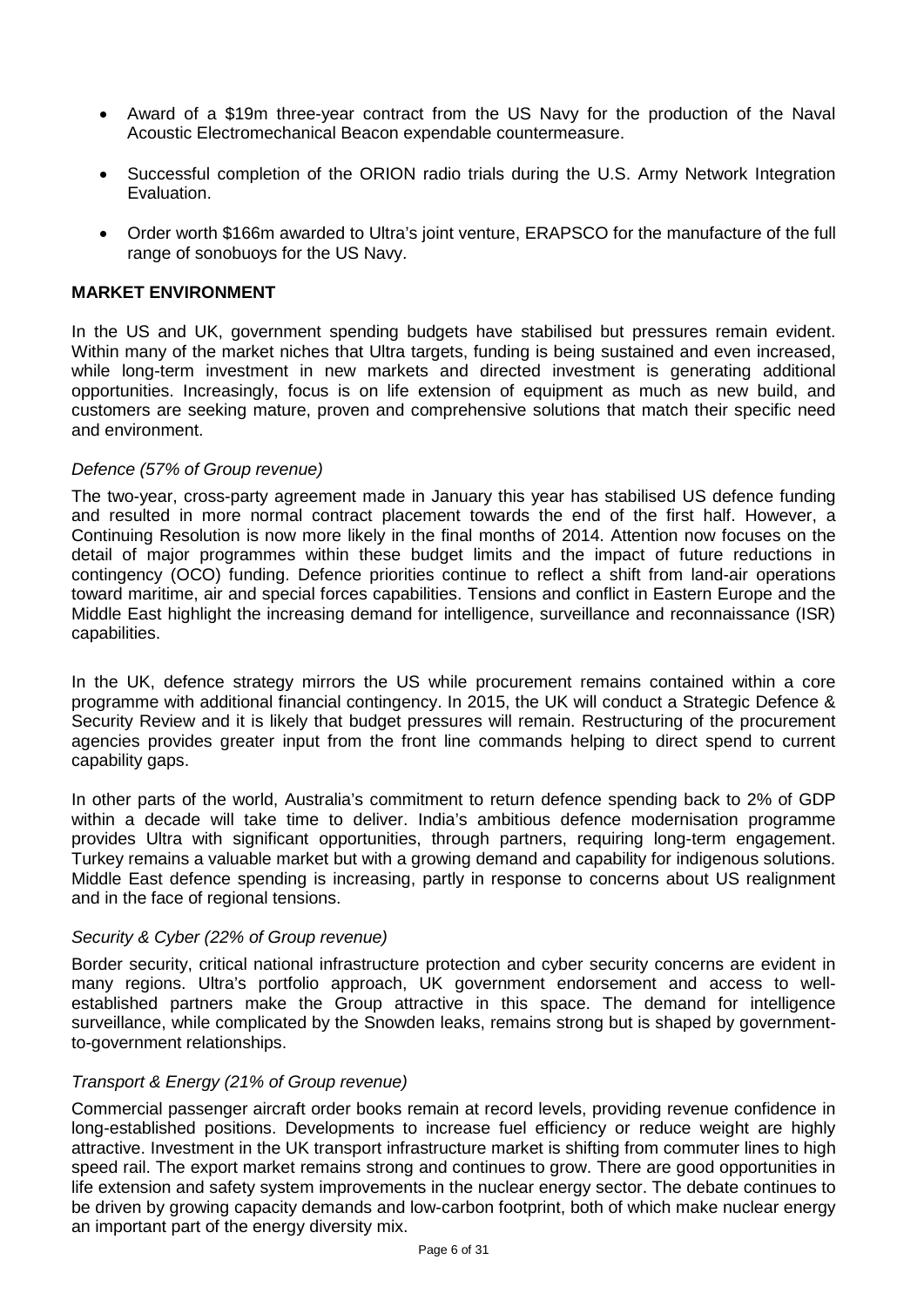## **RISKS AND UNCERTAINTIES**

A number of potential risks and uncertainties exist which could have a material impact on the Group's performance in 2014 and beyond and which could cause actual results to differ materially from expected and historical levels. The directors do not consider that the principal risks and uncertainties have changed substantially since the publication of the Group's Annual Report for 2013. An explanation of the risks detailed below, and the robust business strategies that Ultra uses to manage and mitigate those risks and uncertainties, can be found in the annual report which is available for download at [www.ultra-electronics.com/investors/annual-reports.aspx.](http://www.ultra-electronics.com/investors/annual-reports.aspx)

The Group's security and cyber sectors remained steady. Within the defence sector, which contributes around 57% of Ultra's revenue, the overall size of defence budgets worldwide, relative to the Group's revenue, provides sufficient headroom to support Ultra's focus on positioning for growth.

There is a risk of programme delays or cancellations but this has always been a feature of the Group's markets. Excluding the Oman Airport IT project, no programme represents more than 5% of Ultra's revenue in any year, so the cancellation or curtailment of any single programme is unlikely to have a material impact on the Group.

Timely delivery of the Oman programme remains at risk owing to the delayed access to buildings. Should this prolongation continue, the Group would consider the need for further provision against final recovery of revenue under the agreed contractual arrangements covered by FIDIC rules.

Movements in foreign currency exchange rates result in both transaction and translation effects on the Group's results. Ultra's projected net transaction exposure is mitigated by the use of forward hedging contracts. By their nature, currency translation risks cannot be mitigated.

## **CONFIRMATION OF GOING CONCERN**

The Directors have considered the guidance issued by the Financial Reporting Council and hereby confirm that the Group continues to adopt the 'going concern' basis in preparing its accounts.

The Board has made appropriate enquiries to support this view, looking forward for a period of at least twelve months. Salient points taken into consideration were:

- the Group's record of delivering high quality profits growth
- the adequacy of Ultra's financing facilities
- Ultra's positions in growth sectors of its markets
- the long-term nature of Ultra's markets and contracts
- the Group's minimal exposure to trading denominated in the Euro
- the risks as discussed above

## **PERFORMANCE & PROSPECTS**

The interim results are in line with the Group's expectations. As indicated in March, Ultra's 2014 performance will be weighted towards the second half, principally reflecting constraints in the US defence procurement process at the start of the period. The Group has seen the positive effects of increasing stability in the US and UK defence markets, as evidenced by increased order placement towards the end of the first half. The security & cyber, transport and nuclear energy markets, now 43% of the Group's business, remain stable with good trading in the period.

Ultra continues to position for profitable growth. In addition to the four businesses acquired in the period, R&D investment in new products and business development has been maintained. Encouraging progress has been made across a number of projects such as the successful US Army field trials of Ultra's ground-breaking ORION radio. Ultra's businesses continue to optimise their size to match market conditions through cost management. The Group's order cover for the remainder of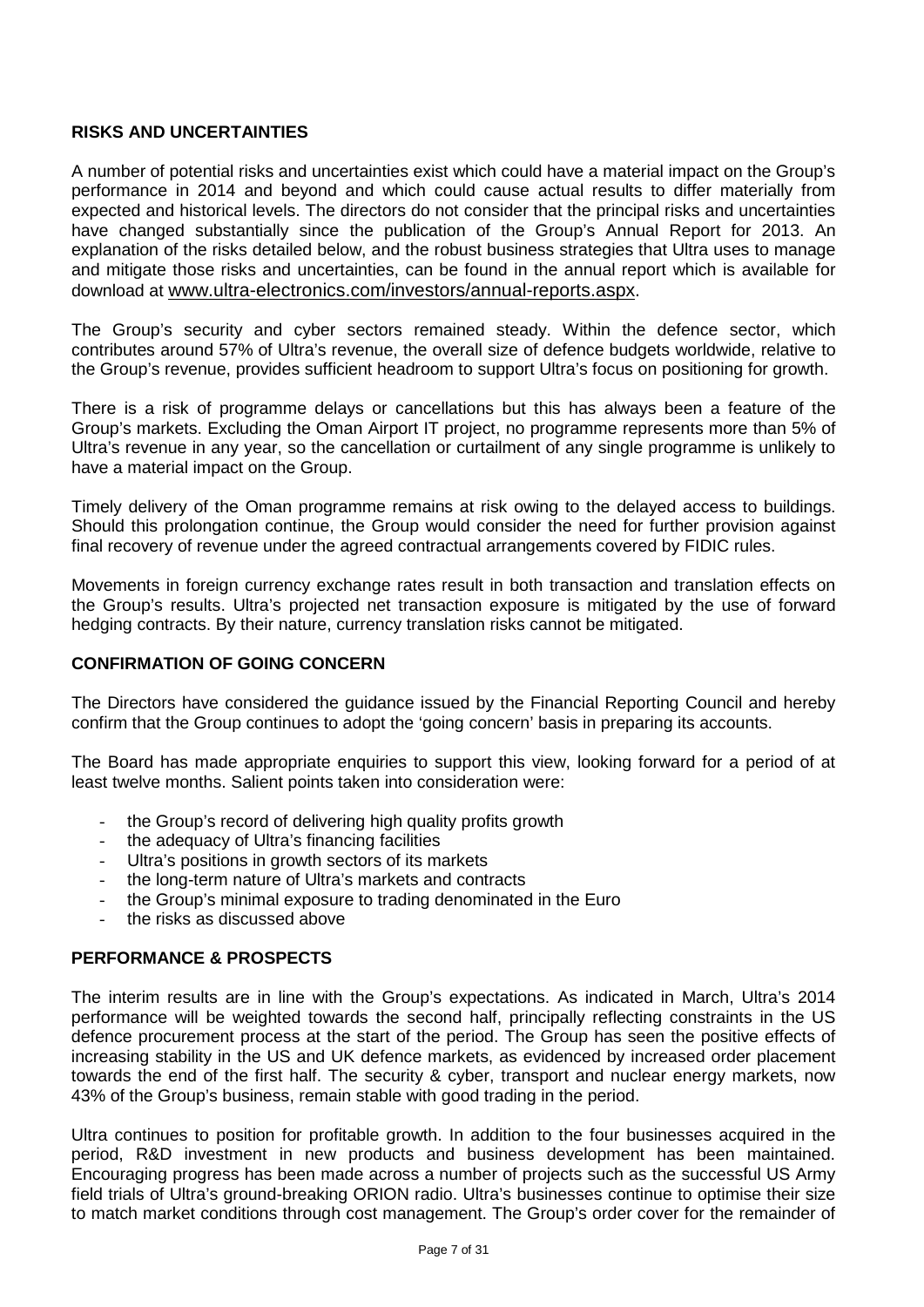the year, together with IDIQs and annual contracts, is at normal levels, although a potential US Congress Continuing Resolution, in relation to defence appropriations, could constrain orders after October 2014. Subject to no further currency fluctuations, the Board is confident that this positioning will support performance in the second half and will enable expectations to be broadly met for the full year.

- End –

Enquiries:

**Ultra Electronics Holdings plc**<br>Rakesh Sharma. Chief Executive **1990 120 8813 4307**<br>www.ultra-electronics.com Rakesh Sharma, Chief Executive Mary Waldner, Group Finance Director

## **Media enquiries:**

Susan Ellis, Corporate Affairs Adviser 07836 522722 James White, MHP Communications 020 3128 8756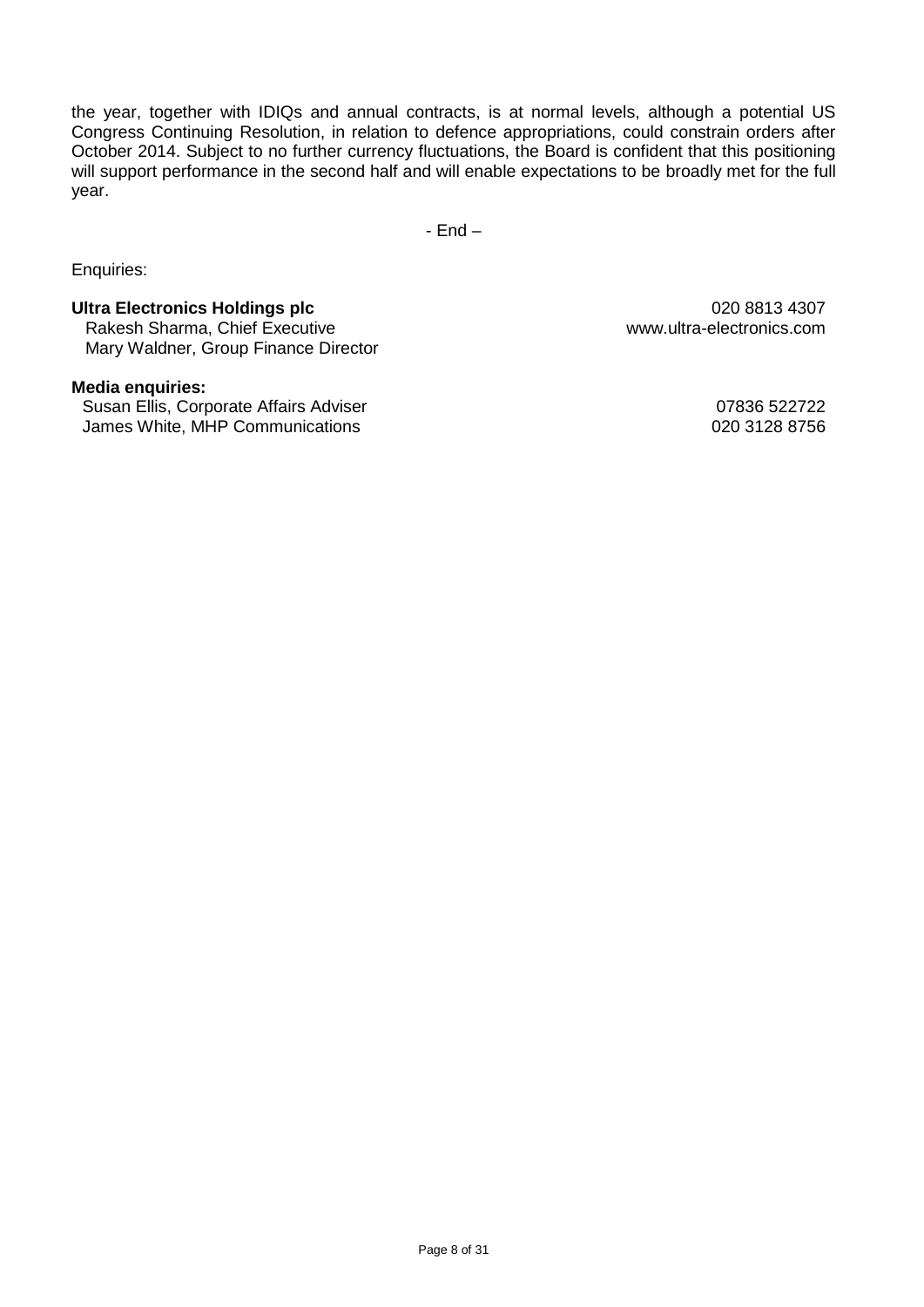## *NATURE OF ANNOUNCEMENT*

*This Interim Management Report ("IMR") has been prepared solely to provide additional information to enable shareholders to assess Ultra's strategies and the potential for those strategies to be fulfilled. It should not be relied upon by any other party or for any other purpose.* 

*This IMR contains certain forward-looking statements. Such statements are made by the Directors in good faith based on the information available to them at the time of their approval of this report, and they should be treated with caution due to the inherent uncertainties underlying such forward-looking information.*

*This IMR has been prepared for the Group as a whole and therefore gives greatest emphasis to those matters which are significant to Ultra when viewed as a complete entity*

#### **Further information about Ultra:**

**Ultra Electronics** is a group of businesses which manage a portfolio of specialist capabilities, generating highly differentiated solutions and products in the defence & aerospace, security & cyber, transport and energy markets by applying electronic and software technologies in demanding and critical environments to meet customer needs

Ultra has world-leading positions in many of its specialist capabilities and, as an independent, non-threatening partner, is able to support all of the main prime contractors in its sectors. As a result of such positioning, Ultra's systems, equipment or services are often mission or safety-critical to the successful operation of the platform to which they contribute. In turn, this mission-criticality secures Ultra's positions for the long term which underpins the superior financial performance of the Group.

Ultra offers support to its customers through the design, delivery and support phases of a programme. Ultra businesses have a high degree of operational autonomy where the local management teams are empowered to devise and implement competitive strategies that reflect their expertise in their specific niches. The Group has a small head office and executive team that provide to the individual businesses the same agile, responsive support that they provide to customers as well as formulating Ultra's overarching, corporate strategy.

Across the Group's three divisions, the major market sectors in which Ultra operates are:

**Defence:** Ultra supplies advanced electronic and electrical systems and equipment to coalition defence forces around the world. The Group innovates to provide battle-winning, specialist capabilities that are tailored to the customer's need and environment. Ultra has world-class capabilities in sonar systems, command & control, platform electrics, surveillance systems and network communications solutions.

**Security:** Ultra provides highly differentiated systems and capabilities to the broad security, intelligence and cyber market. Ultra has highly specialised capabilities in secure communications, networks and cryptographic equipment, key management systems and surveillance systems and intelligence gathering systems.

**Transport:** Ultra provides specialist software, systems and equipment for use in mass passenger transport systems. This includes high integrity real-time controls for civil aircraft, advanced IT solutions for modern airports and trackside power equipment for transit rail systems.

**Energy:** Ultra has a range of safety critical sensors and controls used in existing and new build nuclear reactors. The Group has innovative portable energy sources powered by readily available propane gas.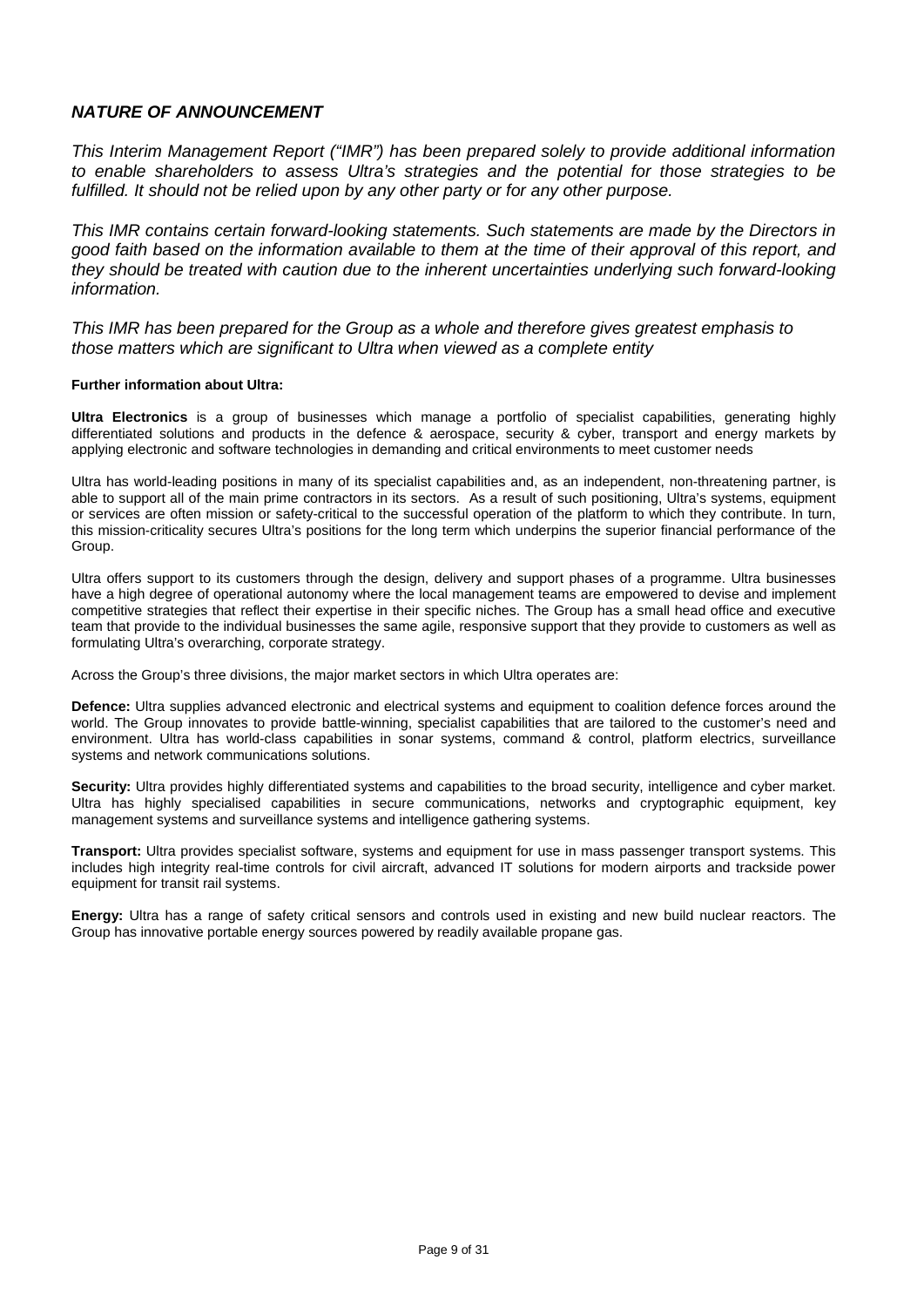#### **Ultra Electronics Holdings plc** Condensed Consolidated Income Statement for the half-year ended 30 June 2014

|                                       | <b>Six months</b><br>to 30 June<br>2014<br>£'000 | Six months<br>to 30 June<br>2013<br>£'000 | Year to<br>31 December<br>2013<br>£'000 |
|---------------------------------------|--------------------------------------------------|-------------------------------------------|-----------------------------------------|
| Revenue                               | 340,953                                          | 367.744                                   | 745,154                                 |
| Underlying operating profit           | 53,007                                           | 57,882                                    | 121,717                                 |
| Operating profit                      | 47,998                                           | 52,642                                    | 57,398                                  |
| Underlying profit before tax          | 50.512                                           | 55.415                                    | 116,806                                 |
| <b>Profit before tax</b>              | 45,845                                           | 39,630                                    | 49.281                                  |
| Underlying earnings per share (pence) | 55.4                                             | 59.5                                      | 127.1                                   |
| Basic earnings per share (pence)      | 53.3                                             | 46.5                                      | 54.8                                    |
| Dividend per share (pence)            | 13.2                                             | 12.7                                      | 42.2                                    |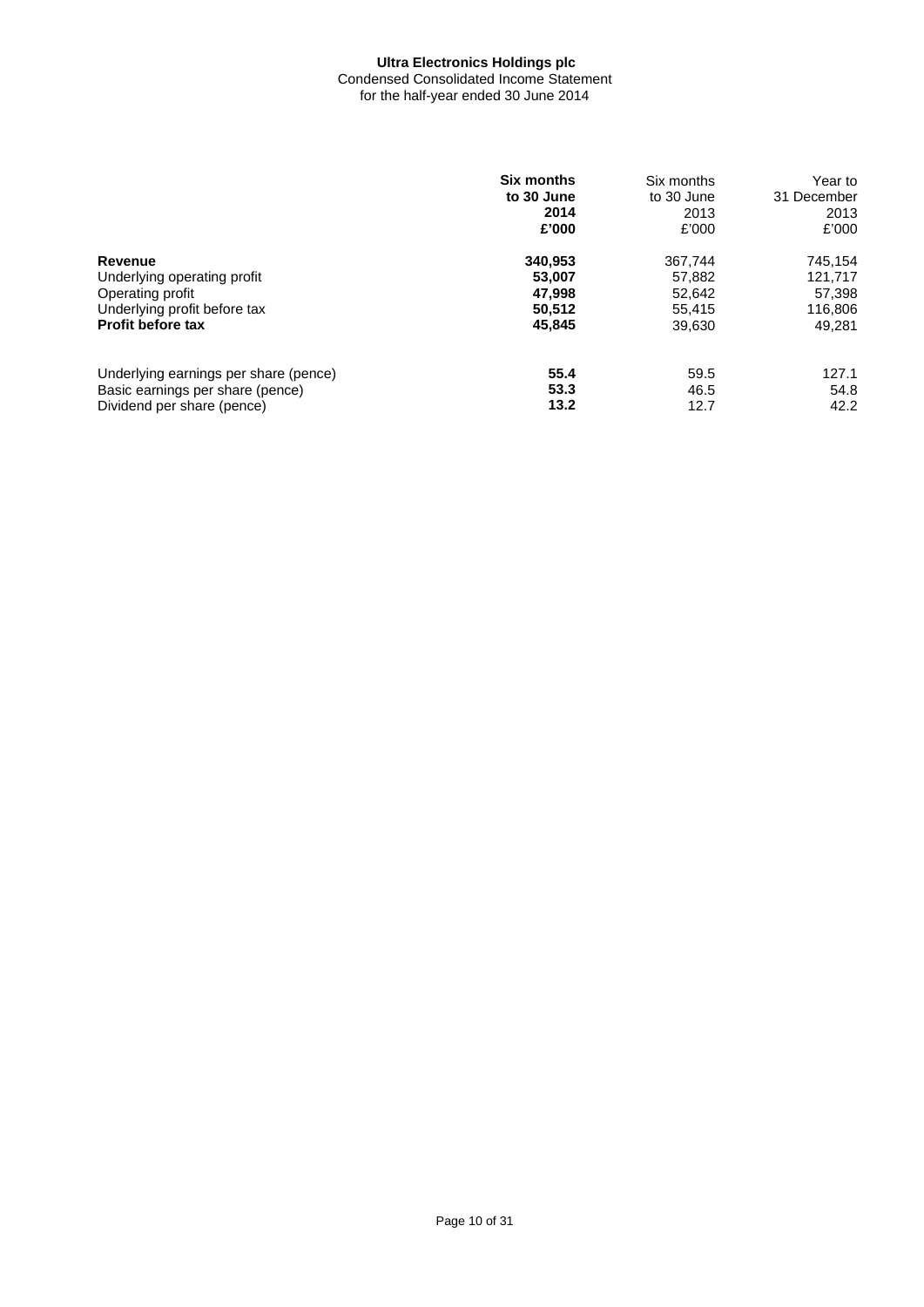## **Ultra Electronics Holdings plc** Condensed Consolidated Income Statement

for the half-year ended 30 June 2014

|                                                                                                                                                                                                                                       | <b>Note</b>          | <b>Six months</b><br>to 30 June<br>2014<br>£'000              | Six months<br>to 30 June<br>2013<br>£'000                       | Year to<br>31 December<br>2013<br>£'000                                          |
|---------------------------------------------------------------------------------------------------------------------------------------------------------------------------------------------------------------------------------------|----------------------|---------------------------------------------------------------|-----------------------------------------------------------------|----------------------------------------------------------------------------------|
| Revenue<br>Cost of sales<br><b>Gross profit</b>                                                                                                                                                                                       | 3                    | 340,953<br>(246, 157)<br>94,796                               | 367,744<br>(258, 893)<br>108,851                                | 745,154<br>(523, 687)<br>221,467                                                 |
| Other operating income<br><b>Distribution costs</b><br>Administrative expenses<br>Share of profit from associate<br>Other operating expenses<br>Contingent consideration release<br>Impairment of goodwill<br><b>Operating Profit</b> | 3<br>3               | 7<br>(521)<br>(53,980)<br>1,301<br>(1,969)<br>8,364<br>47,998 | 725<br>(321)<br>(65, 163)<br>293<br>(1, 106)<br>9,363<br>52,642 | 497<br>(1,883)<br>(126, 371)<br>1,424<br>(2,860)<br>9,363<br>(44, 239)<br>57,398 |
| Investment revenue<br>Finance costs                                                                                                                                                                                                   | 5<br>$6\phantom{1}6$ | 3,082<br>(5,235)                                              | 39<br>(13,051)                                                  | 1,606<br>(9, 723)                                                                |
| Profit before tax                                                                                                                                                                                                                     |                      | 45,845                                                        | 39,630                                                          | 49,281                                                                           |
| Tax                                                                                                                                                                                                                                   | $\overline{7}$       | (8,802)                                                       | (6, 797)                                                        | (11, 124)                                                                        |
| Profit for the period<br>Attributable to:<br>Owners of the Company<br>Non-controlling interests                                                                                                                                       |                      | 37,043<br>37,125<br>(82)                                      | 32,833<br>32,348<br>485                                         | 38,157<br>38,157                                                                 |
| Earnings per ordinary share (pence)                                                                                                                                                                                                   |                      |                                                               |                                                                 |                                                                                  |
| <b>Basic</b>                                                                                                                                                                                                                          | 9                    | 53.3                                                          | 46.5                                                            | 54.8                                                                             |
| <b>Diluted</b>                                                                                                                                                                                                                        | 9                    | 53.2                                                          | 46.4                                                            | 54.7                                                                             |

All results are derived from continuing operations.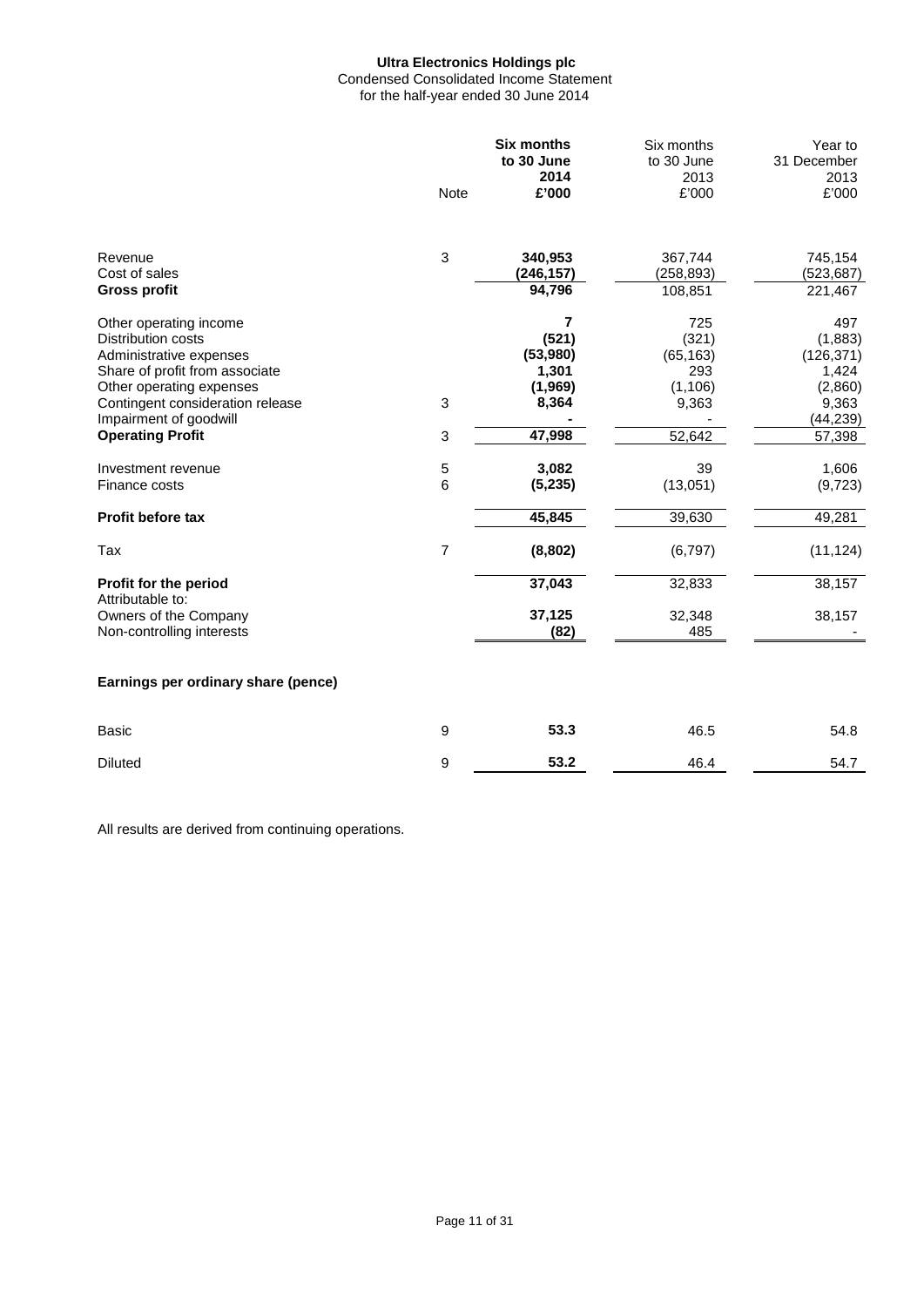Condensed Consolidated Statement of Comprehensive Income

for the half-year ended 30 June 2014

|                                                               | <b>Six months</b> | Six months | Year to     |
|---------------------------------------------------------------|-------------------|------------|-------------|
|                                                               | to 30 June        | to 30 June | 31 December |
|                                                               | 2014              | 2013       | 2013        |
|                                                               | £'000             | £'000      | £'000       |
| Profit for the period                                         | 37,043            | 32,833     | 38,157      |
| Items that will not be reclassified to profit or loss:        |                   |            |             |
| Actuarial gain/(loss) on defined benefit pension schemes      |                   | 7,598      | (5,677)     |
| Tax relating to items that will not be reclassified           |                   | (1,746)    | (1,321)     |
| Total items that will not be reclassified to profit or loss   |                   | 5,852      | (6,998)     |
| Items that may be reclassified to profit or loss:             |                   |            |             |
| Exchange differences on translation of foreign operations     | (7, 162)          | 17,533     | (4,896)     |
| Gain/(loss) on net investment hedges                          | 2,078             | (3, 122)   | 810         |
| Tax relating to items that may be reclassified                |                   |            | 748         |
| Total items that may be reclassified to profit or loss        | (5,084)           | 14,411     | (3,338)     |
| Other comprehensive income for the period                     | (5,084)           | 20,263     | (10, 336)   |
| Total comprehensive income for the period<br>Attributable to: | 31,959            | 53,096     | 27,821      |
| Owners of the Company                                         | 32,041            | 52,611     | 27,821      |
| Non-controlling interests                                     | (82)              | 485        |             |
|                                                               |                   |            |             |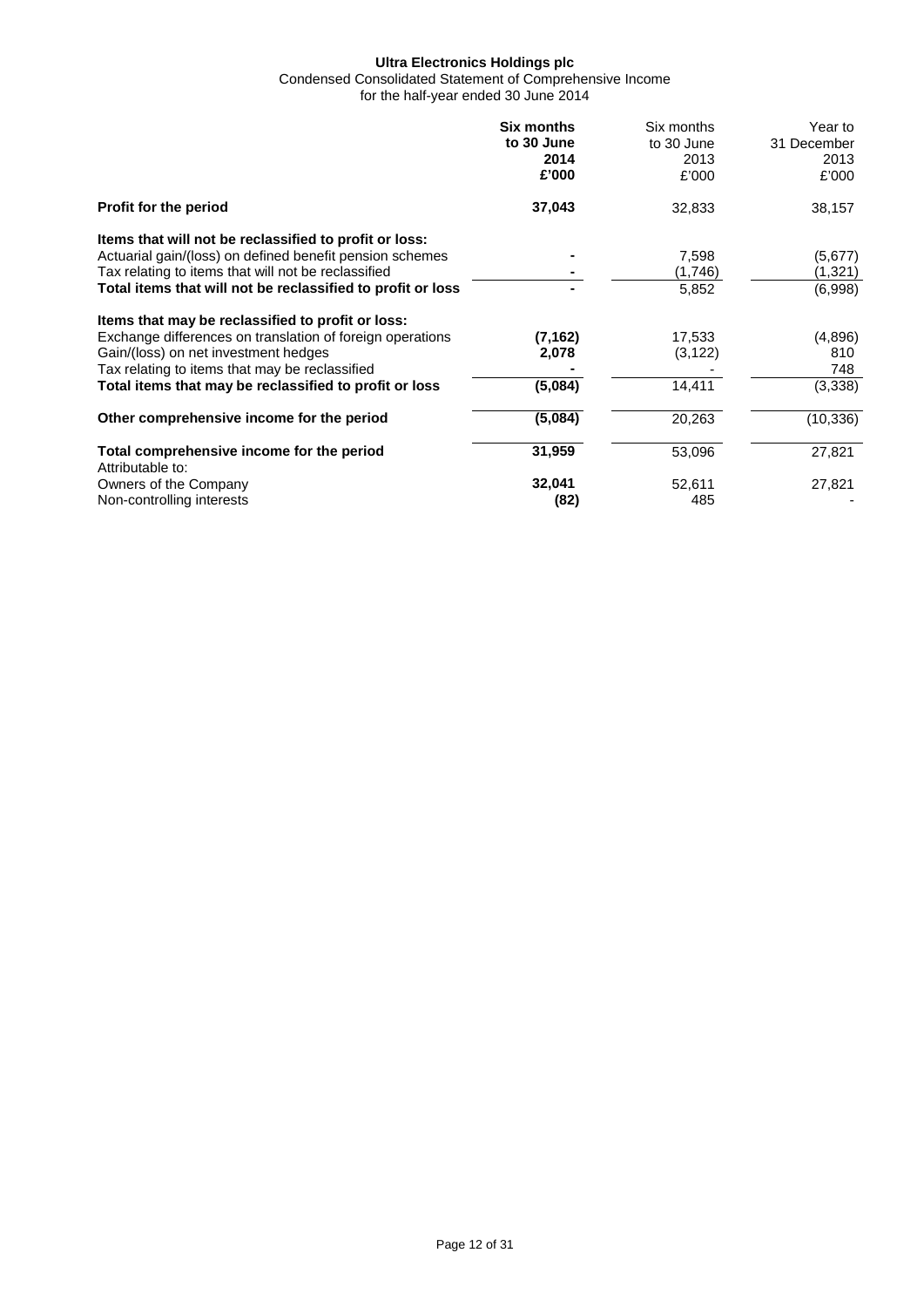Condensed Consolidated Balance Sheet as at 30 June 2014

|                                                         |          |                       |                         | At 31                  |
|---------------------------------------------------------|----------|-----------------------|-------------------------|------------------------|
|                                                         |          | At 30 June            | At 30 June              | December               |
|                                                         |          | 2014                  | 2013                    | 2013                   |
|                                                         | Note     | £'000                 | £'000                   | £'000                  |
| <b>Non-current assets</b>                               |          |                       |                         |                        |
| Goodwill                                                |          | 318,218               | 312,020                 | 252,115                |
| Other intangible assets                                 |          | 140,487               | 132,283                 | 125,445                |
| Property, plant and equipment                           | 10       | 63,108                | 62,417                  | 59,146                 |
| Interest in associate                                   |          | 8,383                 | 8,561                   | 7,317                  |
| Deferred tax assets<br>Derivative financial instruments |          | 7,483                 | 4,533                   | 5,147                  |
|                                                         | 17<br>11 | 4,624                 | 405                     | 4,226                  |
| Trade and other receivables                             |          | 8,064<br>550,367      | 4,444<br>524,663        | 9,622<br>463,018       |
|                                                         |          |                       |                         |                        |
| <b>Current assets</b><br>Inventories                    |          | 64,417                | 49,435                  | 57,774                 |
| Trade and other receivables                             | 11       | 233,533               | 202,430                 | 239,916                |
| Tax assets                                              |          |                       |                         | 2,454                  |
| Cash and cash equivalents                               |          | 46,095                | 50,331                  | 30,570                 |
| Derivative financial instruments                        | 17       | 5,290                 | 467                     | 3,307                  |
|                                                         |          | 349,335               | 302,663                 | 334,021                |
| <b>Total assets</b>                                     | 3        | 899,702               | 827,326                 | 797,039                |
|                                                         |          |                       |                         |                        |
| <b>Current liabilities</b>                              |          |                       |                         |                        |
| Trade and other payables                                | 12       | (255, 935)            | (235, 618)              | (269, 907)             |
| Tax liabilities                                         |          | (14, 369)             | (11, 619)               | (16, 927)              |
| Derivative financial instruments                        | 17       | (296)                 | (2,226)                 | (777)                  |
| Obligations under finance leases                        |          | (23)                  | (54)                    | (44)                   |
| Borrowings                                              |          |                       | (46, 809)               |                        |
| Short-term provisions                                   | 13       | (8, 793)<br>(279,416) | (16, 562)<br>(312, 888) | (18, 140)<br>(305,795) |
|                                                         |          |                       |                         |                        |
| <b>Non-current liabilities</b>                          |          |                       |                         |                        |
| Retirement benefit obligations                          |          | (84,030)              | (74, 302)               | (86,078)               |
| Other payables                                          | 12       | (8, 158)              | (22, 426)               | (4, 773)               |
| Deferred tax liabilities                                |          | (113)                 | (6, 465)                | (222)                  |
| Derivative financial instruments                        | 17       | (89)<br>(8)           | (1, 290)                | (269)                  |
| Obligations under finance leases<br><b>Borrowings</b>   |          | (183, 842)            | (15)<br>(50, 113)       | (19)<br>(72, 664)      |
| Long-term provisions                                    | 13       | (9,710)               | (8, 481)                | (6,040)                |
|                                                         |          | (285, 950)            | (163,092)               | (170,065)              |
| <b>Total liabilities</b>                                | 3        | (565, 366)            |                         |                        |
|                                                         |          |                       | (475,980)               | (475,860)              |
| <b>Net assets</b>                                       |          | 334,336               | 351,346                 | 321,179                |
| <b>Equity</b>                                           |          |                       |                         |                        |
| Share capital                                           | 14       | 3,493                 | 3,479                   | 3,490                  |
| Share premium account                                   |          | 54,686                | 50,993                  | 53,908                 |
| Own shares                                              |          | (2,581)               | (2,581)                 | (2,581)                |
| Hedging reserve                                         |          | (7,091)               | (13, 101)               | (9, 169)               |
| <b>Translation reserve</b>                              |          | 9,109                 | 38,608                  | 16,240                 |
| Retained earnings                                       |          | 276,151               | 272,720                 | 258,609                |
| Total equity attributable to equity holders of the      |          |                       |                         |                        |
| parent                                                  |          | 333,767               | 350,118                 | 320,497                |
| Non-controlling interest                                |          | 569                   | 1,228                   | 682                    |
| <b>Total equity</b>                                     |          | 334,336               | 351,346                 | 321,179                |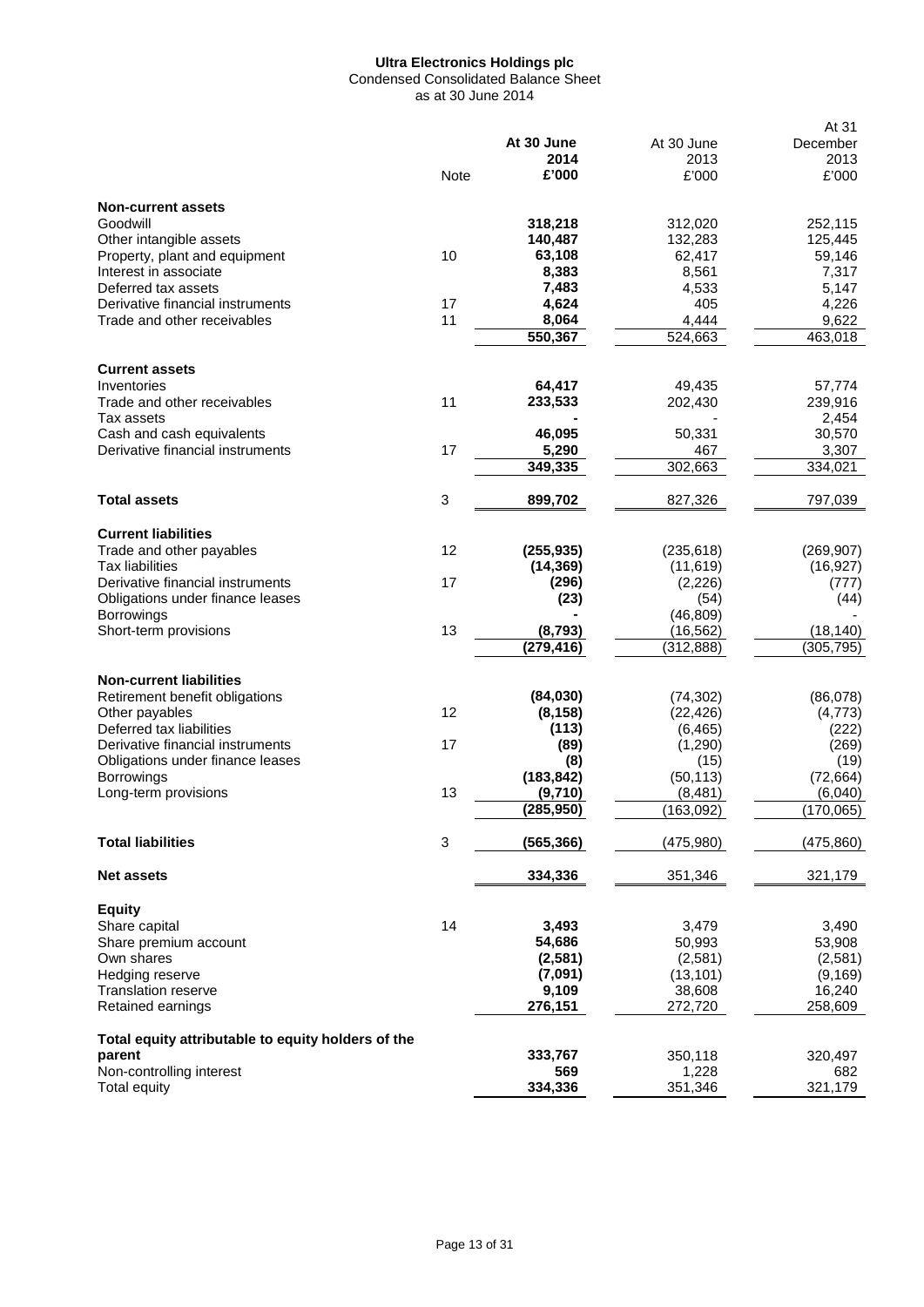Condensed Consolidated Cash Flow Statement for the half-year ended 30 June 2014

|                                                                                                                                                                                                                                                                   | <b>Note</b> | <b>Six months</b><br>to 30 June<br>2014<br>£'000     | Six months<br>to 30 June<br>2013<br>£'000                     | Year to<br>31 December<br>2013<br>£'000                              |
|-------------------------------------------------------------------------------------------------------------------------------------------------------------------------------------------------------------------------------------------------------------------|-------------|------------------------------------------------------|---------------------------------------------------------------|----------------------------------------------------------------------|
| Net cash inflow from operating activities                                                                                                                                                                                                                         | 15          | 35,290                                               | 40,884                                                        | 63,932                                                               |
| <b>Investing activities</b><br>Interest received<br>Dividends received from equity accounted                                                                                                                                                                      |             | 40                                                   | 39                                                            | 136                                                                  |
| investments<br>Purchase of property, plant and equipment<br>Proceeds from disposal of property, plant and                                                                                                                                                         |             | (5,057)                                              | 1,296<br>(9,211)                                              | 2,825<br>(13, 857)                                                   |
| equipment<br>Expenditure on product development and other                                                                                                                                                                                                         |             |                                                      | 159                                                           | 1,280                                                                |
| intangibles<br>Acquisition of subsidiary undertakings<br>Net cash acquired with subsidiary undertakings<br>Net cash used in investing activities                                                                                                                  |             | (3,822)<br>(109, 802)<br>6,733<br>(111,908)          | (3,758)<br>(18, 508)<br>4,388<br>(25, 595)                    | (7,657)<br>(26, 374)<br>4,623<br>(39, 024)                           |
| <b>Financing activities</b><br>Issue of share capital<br>Dividends paid<br>Funding from government loans<br>Loan syndication costs<br>Increase/(decrease) in borrowings<br>Repayment of obligations under finance leases<br>Net cash used in financing activities |             | 781<br>(20, 530)<br>415<br>112,494<br>(32)<br>93,128 | 2,250<br>(19, 259)<br>837<br>(181)<br>18,551<br>(18)<br>2,180 | 5,176<br>(28,071)<br>1,282<br>(181)<br>(2, 317)<br>(24)<br>(24, 135) |
| Net increase in cash and cash equivalents                                                                                                                                                                                                                         |             | 16,510                                               | 17,469                                                        | 773                                                                  |
| Cash and cash equivalents at beginning of period                                                                                                                                                                                                                  |             | 30,570                                               | 30,840                                                        | 30,840                                                               |
| Effect of foreign exchange rate changes                                                                                                                                                                                                                           |             | (985)                                                | 2,022                                                         | (1,043)                                                              |
| Cash and cash equivalents at end of period                                                                                                                                                                                                                        |             | 46,095                                               | 50,331                                                        | 30,570                                                               |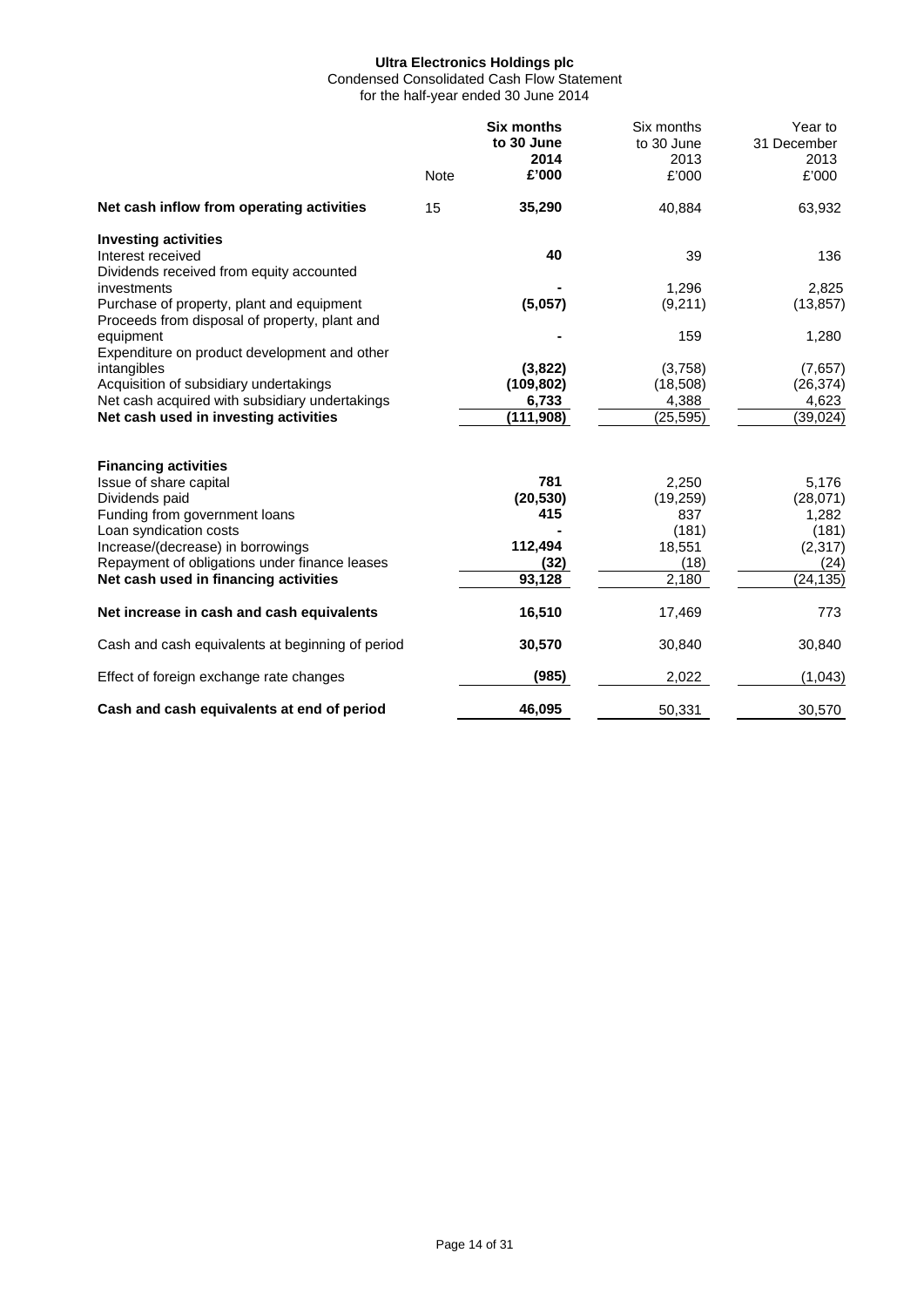#### **Ultra Electronics Holdings plc** Condensed Consolidated Statement of Changes in Equity for the half-year ended 30 June 2014

## **Equity attributable to equity holders of the parent**

|                                                                   | <b>Share</b><br>capital<br>£'000 | <b>Share</b><br>premium<br>account<br>£'000 | <b>Reserve for</b><br>own shares<br>£'000            | <b>Hedging</b><br>reserve<br>£'000                   | <b>Translation</b><br>reserve<br>£'000     | <b>Retained</b><br>earnings<br>£'000 | <b>Non</b><br><b>Controlling</b><br><b>Interest</b><br>£'000 | <b>Total equity</b><br>£'000 |
|-------------------------------------------------------------------|----------------------------------|---------------------------------------------|------------------------------------------------------|------------------------------------------------------|--------------------------------------------|--------------------------------------|--------------------------------------------------------------|------------------------------|
| <b>Balance at 1 January 2014</b>                                  | 3,490                            | 53,908                                      | (2,581)                                              | (9, 169)                                             | 16,240                                     | 258,609                              | 682                                                          | 321,179                      |
| Profit for the period<br>Other comprehensive income for the       | $\overline{\phantom{0}}$         |                                             |                                                      |                                                      | ۰                                          | 37,125                               | (82)                                                         | 37,043                       |
| period                                                            | $\sim$                           | $\overline{\phantom{0}}$                    | $\sim$                                               | 2,078                                                | (7, 131)                                   | $\overline{\phantom{a}}$             | (31)                                                         | (5,084)                      |
| Total comprehensive income for the<br>period                      |                                  | $\blacksquare$                              | ۰                                                    | 2,078                                                | (7, 131)                                   | 37,125                               | (113)                                                        | 31,959                       |
| Equity-settled employee share schemes<br>Dividend to shareholders | 3                                | 778<br>$\overline{\phantom{0}}$             | $\overline{\phantom{0}}$<br>$\overline{\phantom{0}}$ | $\overline{\phantom{0}}$<br>$\overline{\phantom{a}}$ | $\overline{a}$<br>$\overline{\phantom{a}}$ | 947<br>(20, 530)                     | $\overline{\phantom{0}}$                                     | 1,728<br>(20, 530)           |
| Balance at 30 June 2014                                           | 3,493                            | 54,686                                      | (2,581)                                              | (7,091)                                              | 9,109                                      | 276,151                              | 569                                                          | 334,336                      |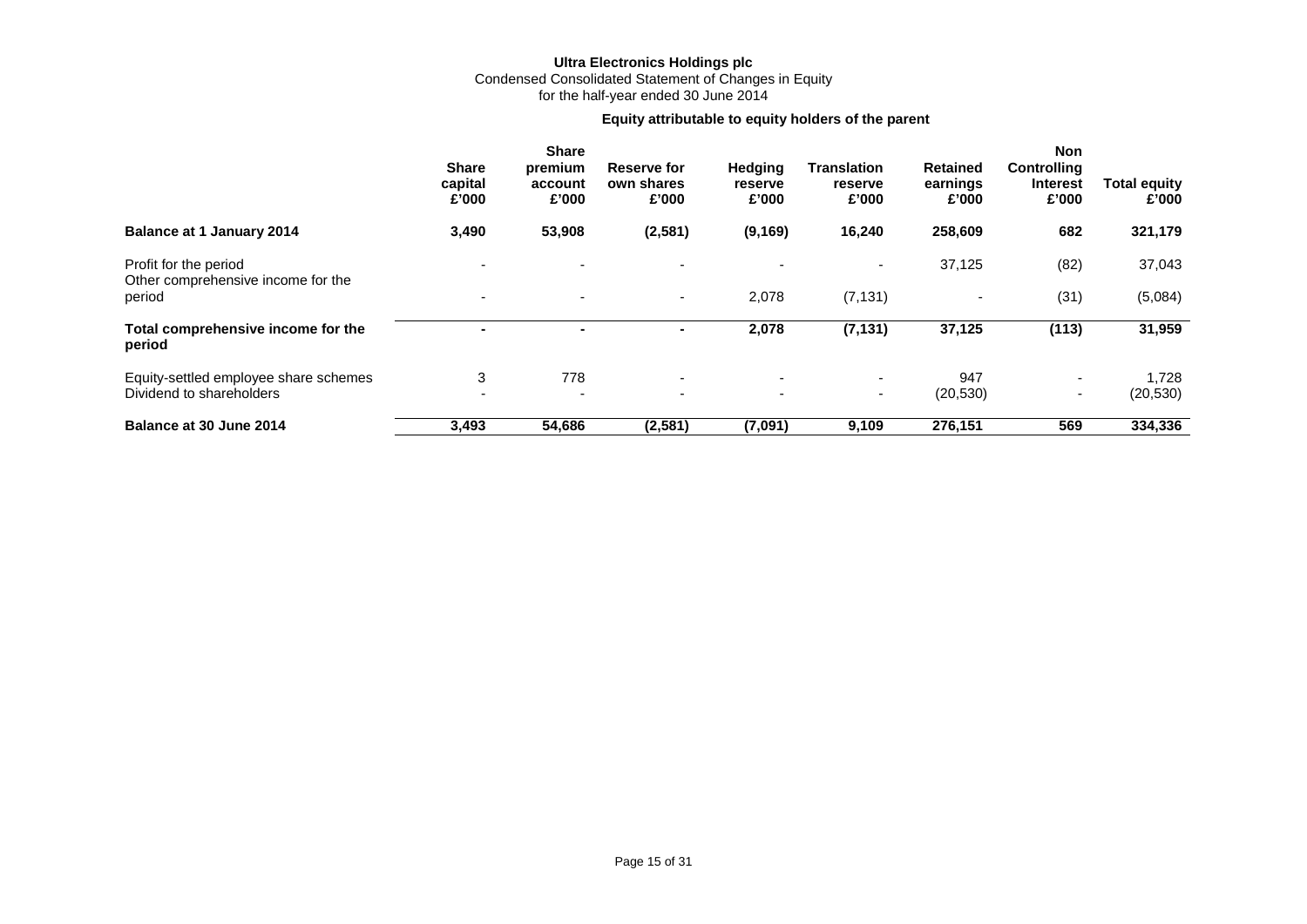#### **Ultra Electronics Holdings plc** Condensed Consolidated Statement of Changes in Equity (continued) for the half-year ended 30 June 2013

## **Equity attributable to equity holders of the parent**

|                                                                   | <b>Share</b><br>capital<br>£'000 | <b>Share</b><br>premium<br>account<br>£'000 | <b>Reserve for</b><br>own shares<br>£'000 | Hedging<br>reserve<br>£'000    | <b>Translation</b><br>reserve<br>£'000 | <b>Retained</b><br>earnings<br>£'000 | <b>Non</b><br><b>Controlling</b><br><b>Interest</b><br>£'000 | <b>Total equity</b><br>£'000 |
|-------------------------------------------------------------------|----------------------------------|---------------------------------------------|-------------------------------------------|--------------------------------|----------------------------------------|--------------------------------------|--------------------------------------------------------------|------------------------------|
| <b>Balance at 1 January 2013</b>                                  | 3,470                            | 48,752                                      | (2,581)                                   | (9,979)                        | 21,119                                 | 252,745                              | 699                                                          | 314,225                      |
| Profit for the period                                             | $\overline{\phantom{0}}$         | $\overline{a}$                              |                                           |                                | $\sim$                                 | 32,348                               | 485                                                          | 32,833                       |
| Other comprehensive income for the<br>period                      | $\overline{\phantom{a}}$         | $\sim$                                      | $\sim$                                    | (3, 122)                       | 17,489                                 | 5,852                                | 44                                                           | 20,263                       |
| Total comprehensive income for the<br>period                      | $\blacksquare$                   | $\blacksquare$                              | $\blacksquare$                            | (3, 122)                       | 17,489                                 | 38,200                               | 529                                                          | 53,096                       |
| Equity-settled employee share schemes<br>Dividend to shareholders | 9<br>$\overline{\phantom{a}}$    | 2,241<br>$\overline{\phantom{a}}$           | $\sim$<br>$\overline{\phantom{0}}$        | $\overline{\phantom{0}}$<br>۰. | $\sim$<br>$\sim$                       | 1,034<br>(19,259)                    | ۰.<br>۰                                                      | 3,284<br>(19,259)            |
| Balance at 30 June 2013                                           | 3,479                            | 50,993                                      | (2,581)                                   | (13, 101)                      | 38,608                                 | 272,720                              | 1,228                                                        | 351,346                      |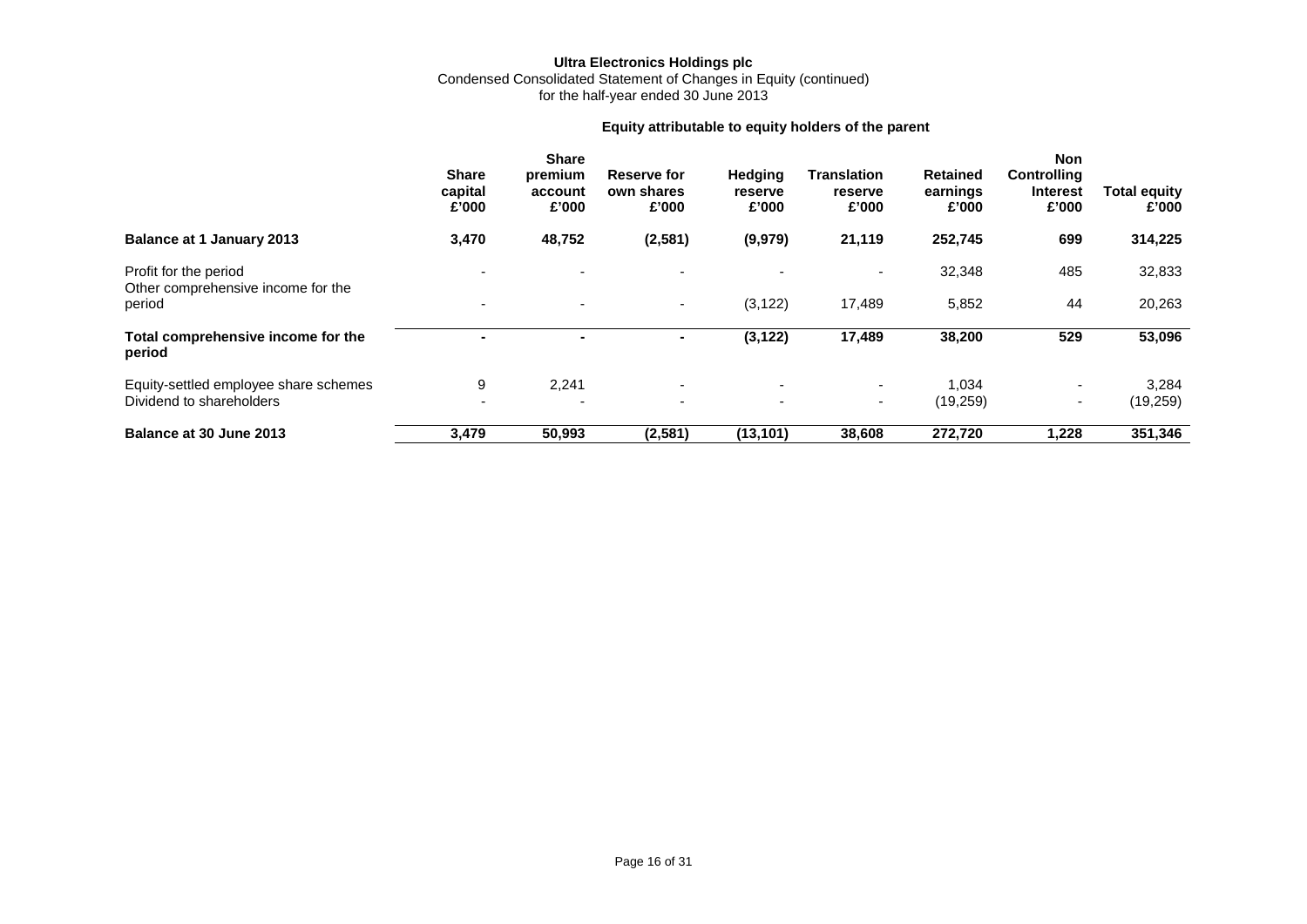#### **Ultra Electronics Holdings plc** Condensed Consolidated Statement of Changes in Equity (continued) for the year ended 31 December 2013

## **Equity attributable to equity holders of the parent**

|                                                   | <b>Share</b><br>capital<br>£'000 | <b>Share</b><br>premium<br>account<br>£'000 | <b>Reserve for</b><br>own shares<br>£'000 | <b>Hedging</b><br>reserve<br>£'000 | Translation<br>reserve<br>£'000 | <b>Retained</b><br>earnings<br>£'000 | Non-<br><b>Controlling</b><br><b>Interest</b><br>£'000 | <b>Total equity</b><br>£'000 |
|---------------------------------------------------|----------------------------------|---------------------------------------------|-------------------------------------------|------------------------------------|---------------------------------|--------------------------------------|--------------------------------------------------------|------------------------------|
| <b>Balance at 1 January 2013</b>                  | 3,470                            | 48,752                                      | (2,581)                                   | (9,979)                            | 21,119                          | 252,745                              | 699                                                    | 314,225                      |
| Profit for the year<br>Other comprehensive income |                                  |                                             |                                           |                                    | ٠                               | 38,157                               |                                                        | 38,157                       |
| for the year                                      |                                  | $\blacksquare$                              | $\overline{\phantom{a}}$                  | 810                                | (4, 879)                        | (6, 250)                             | (17)                                                   | (10, 336)                    |
| Total comprehensive income for the<br>year        |                                  |                                             | $\blacksquare$                            | 810                                | (4,879)                         | 31,907                               | (17)                                                   | 27,821                       |
| Equity-settled employee share schemes             | 20                               | 5,156                                       | $\overline{\phantom{0}}$                  | ٠                                  | $\sim$                          | 1,859                                | $\sim$                                                 | 7,035                        |
| Dividend to shareholders                          | $\overline{\phantom{0}}$         | $\overline{\phantom{0}}$                    | ۰.                                        | ۰                                  | $\sim$                          | (28,071)                             | $\overline{\phantom{0}}$                               | (28,071)                     |
| Tax on share-based payment transactions           |                                  | $\overline{\phantom{a}}$                    | $\overline{\phantom{0}}$                  | $\overline{\phantom{0}}$           | ۰                               | 169                                  |                                                        | 169                          |
| <b>Balance at 31 December 2013</b>                | 3,490                            | 53,908                                      | (2,581)                                   | (9, 169)                           | 16,240                          | 258,609                              | 682                                                    | 321,179                      |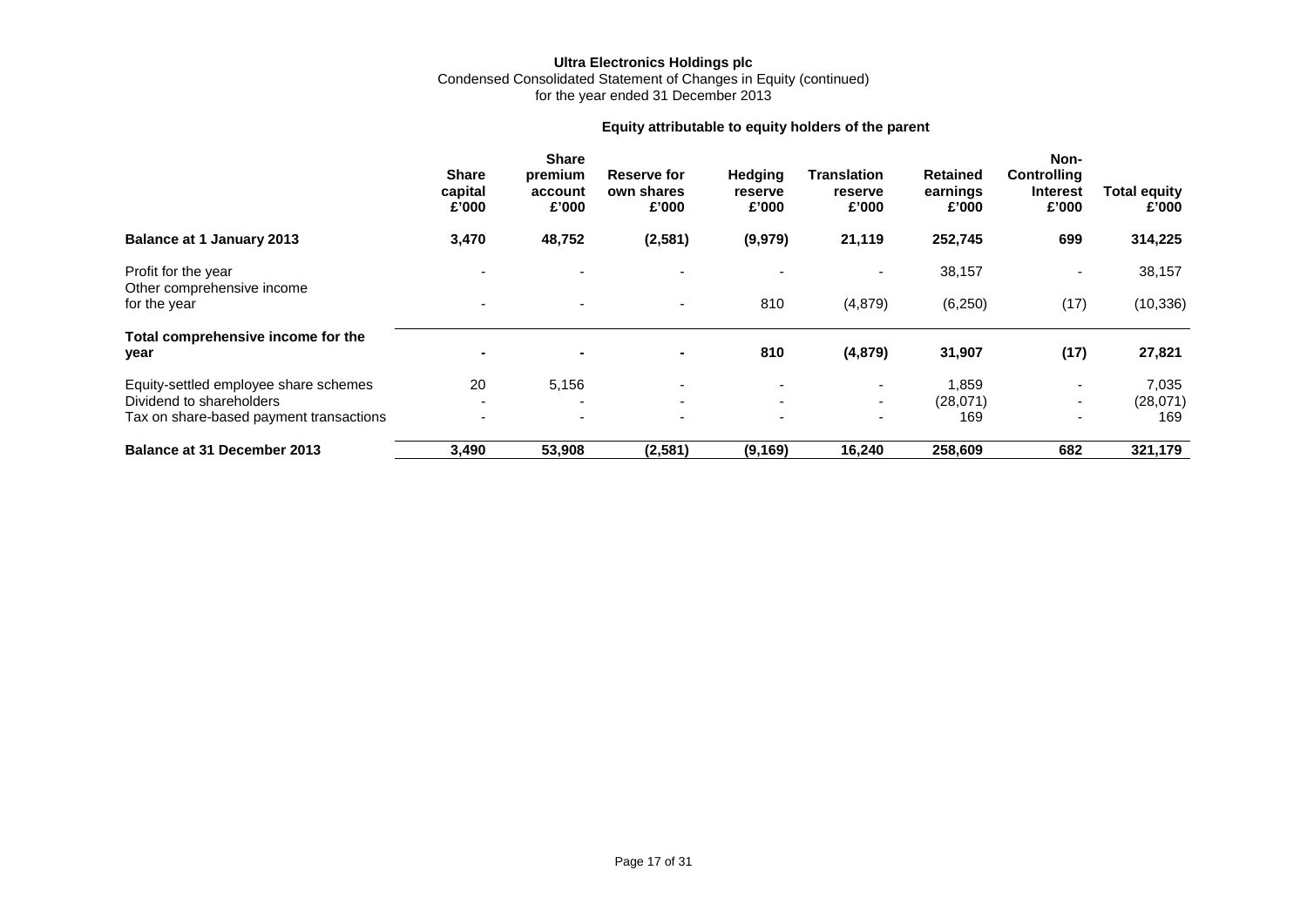#### **Ultra Electronics Holdings plc** Notes to the Condensed Consolidated Interim Financial Statements for the half-year ended 30 June 2014

#### **1. General information**

The information for the year ended 31 December 2013 does not constitute statutory accounts as defined in section 435 of the Companies Act 2006. A copy of the statutory accounts for that year has been delivered to the Registrar of Companies. The auditor's report on those accounts was not qualified, did not include a reference to any matters to which the auditor drew attention by way of emphasis without qualifying the report and did not contain statements under section 498 (2) or (3) of the Companies Act 2006.

These interim Financial Statements, which were approved by the Board of Directors on 1 August 2014, have not been audited or reviewed by the Auditor.

#### **2. Accounting policies**

The annual financial statements of Ultra Electronics Holdings plc are prepared in accordance with International Financial Reporting Standards (IFRS) as adopted by the European Union. The condensed consolidated financial statements included in this half-yearly financial report have been prepared in accordance with the Disclosure and Transparency Rules of the Financial Conduct Authority and with International Accounting Standard 34 'Interim Financial Reporting' as adopted by the European Union.

The same accounting policies, presentation and methods of computation are followed in the condensed set of financial statements as applied in the Group's latest annual audited financial statements, except as described below.

The following Standards and interpretations were adopted as at 1 January 2014:

- IFRS 10 "Consolidated Financial Statements"
- IFRS 11 "Joint Arrangements"
- IFRS 12 "Disclosure of Interests in Other Entities"
- IAS 27 "Separate Financial Statements"
- IAS 28 "Investments in Associates and Joint Ventures"
- IAS 32 "Offsetting Financial Assets and Financial Liabilities (Amendments)"
- IAS 36 "Recoverable Amounts (Amendments)"

The implementation of these standards has not impacted the Group's financial position or performance.

#### **3. Segment information**

|                                     | Six months to 30 June 2014 |                 |          | Six months to 30 June 2013 |          |           |  |
|-------------------------------------|----------------------------|-----------------|----------|----------------------------|----------|-----------|--|
|                                     | <b>External</b>            | <b>Internal</b> |          | External                   | Internal |           |  |
|                                     | revenue                    | revenue         | Total    | revenue                    | revenue  | Total     |  |
|                                     | £'000                      | £'000           | £'000    | £'000                      | £'000    | £'000     |  |
| Revenue                             |                            |                 |          |                            |          |           |  |
| Aircraft & Vehicle Systems          | 67.697                     | 6.141           | 73,838   | 74.344                     | 9.417    | 83.761    |  |
| Information & Power Systems         | 124.789                    | 3.116           | 127.905  | 154.775                    | 3.776    | 158.551   |  |
| <b>Tactical &amp; Sonar Systems</b> | 148,467                    | 7,776           | 156.243  | 138.625                    | 11,587   | 150.212   |  |
| Eliminations                        |                            | (17, 033)       | (17,033) |                            | (24,780) | (24, 780) |  |
| Consolidated revenue                | 340,953                    |                 | 340.953  | 367,744                    |          | 367,744   |  |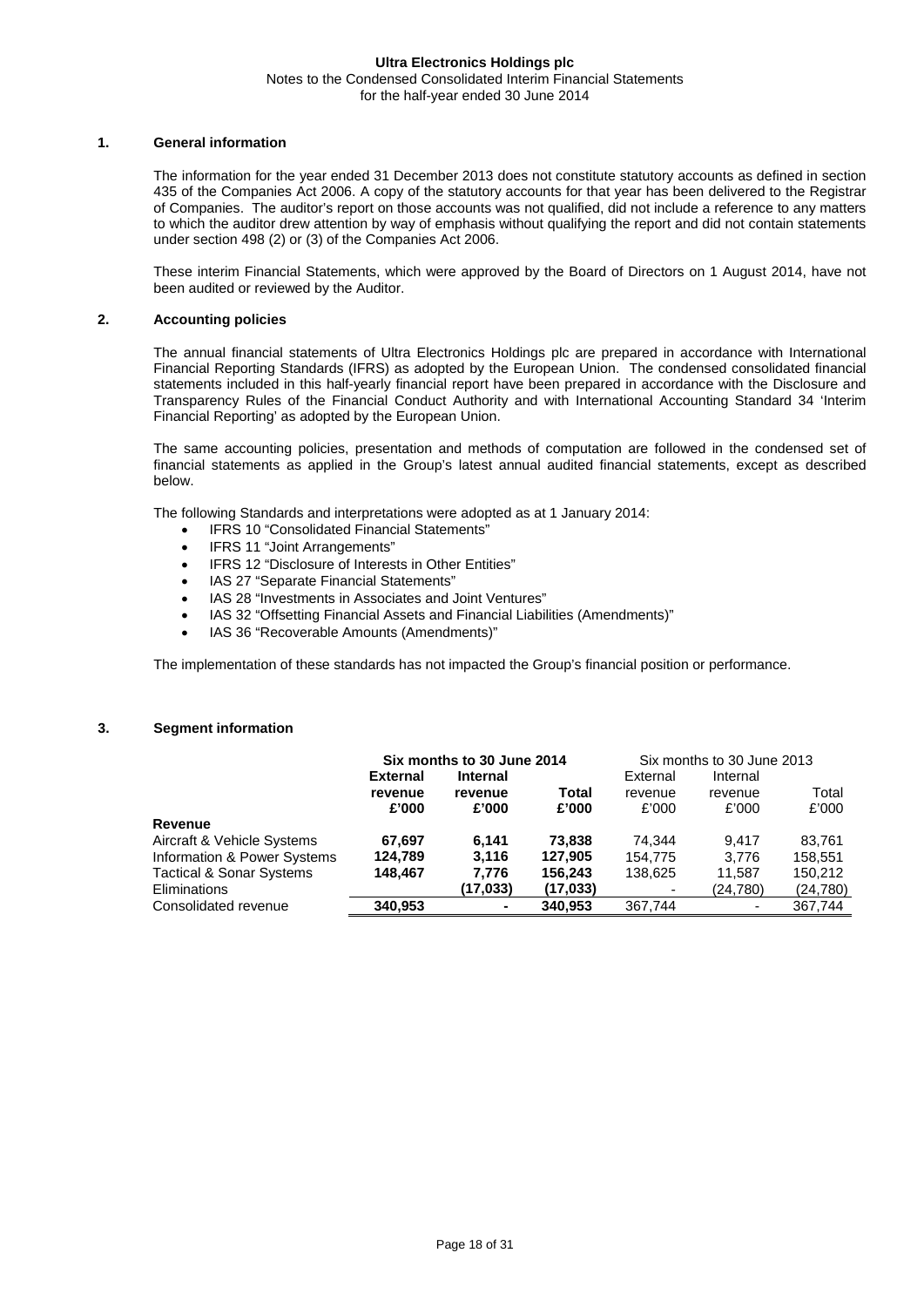Notes to the Condensed Consolidated Interim Financial Statements

for the half-year ended 30 June 2014

#### **3. Segment information** (continued)

|                                                                       |                              |                               |                     | Six months to |
|-----------------------------------------------------------------------|------------------------------|-------------------------------|---------------------|---------------|
|                                                                       |                              |                               |                     | 30 June 2014  |
|                                                                       | Aircraft &<br><b>Vehicle</b> | Information &<br><b>Power</b> | Tactical &<br>Sonar |               |
|                                                                       | <b>Systems</b>               | <b>Systems</b>                | <b>Systems</b>      | Total         |
|                                                                       | £'000                        | £'000                         | £'000               | £'000         |
| Underlying operating profit<br>Amortisation of intangibles arising on | 11,765                       | 17,361                        | 23,881              | 53,007        |
| acquisition<br>Adjustments to deferred consideration net of           | (2, 198)                     | (1, 816)                      | (8, 192)            | (12, 206)     |
| acquisition costs ^                                                   | (107)                        | (39)                          | 7,343               | 7,197         |
| <b>Profit from operations</b>                                         | 9,460                        | 15,506                        | 23,032              | 47,998        |
| Investment revenue                                                    |                              |                               |                     | 3,082         |
| Finance costs                                                         |                              |                               |                     | (5,235)       |
| Profit before tax                                                     |                              |                               |                     | 45,845        |
| Tax                                                                   |                              |                               |                     | (8,802)       |
| Profit after tax                                                      |                              |                               |                     | 37,043        |
|                                                                       |                              |                               |                     |               |

^ A provision of £8,364,000 was released in the period (2013: £9,363,000) relating to the GigaSat earn-out agreement for which the final 2014 target was not met. GigaSat is in the Tactical & Sonar Systems division.

|                                                                       | Aircraft &<br><b>Vehicle</b> | Information &<br><b>Power</b> | Tactical &<br><b>Sonar</b> | Six months to<br>30 June 2013 |
|-----------------------------------------------------------------------|------------------------------|-------------------------------|----------------------------|-------------------------------|
|                                                                       | <b>Systems</b><br>£'000      | <b>Systems</b><br>£'000       | <b>Systems</b><br>£'000    | Total<br>£'000                |
|                                                                       |                              | 20.404                        |                            |                               |
| Underlying operating profit<br>Amortisation of intangibles arising on | 15,972                       |                               | 21,506                     | 57,882                        |
| acquisition                                                           | (1, 392)                     | (5,355)                       | (7, 798)                   | (14, 545)                     |
| Adjustments to deferred consideration net of                          |                              |                               |                            |                               |
| acquisition costs ^                                                   | (63)                         |                               | 9,368                      | 9,305                         |
| <b>Profit from operations</b>                                         | 14,517                       | 15,049                        | 23,076                     | 52,642                        |
| Investment revenue                                                    |                              |                               |                            | 39                            |
| Finance costs                                                         |                              |                               |                            | (13, 051)                     |
| Profit before tax                                                     |                              |                               |                            | 39,630                        |
| Tax                                                                   |                              |                               |                            | (6, 797)                      |
| Profit after tax                                                      |                              |                               |                            | 32,833                        |
|                                                                       |                              |                               |                            |                               |

|                                                                       |                                                |                                                 |                                                  | <b>Year to 31</b><br><b>December</b><br>2013 |
|-----------------------------------------------------------------------|------------------------------------------------|-------------------------------------------------|--------------------------------------------------|----------------------------------------------|
|                                                                       | Aircraft &<br><b>Vehicle</b><br><b>Systems</b> | Information &<br><b>Power</b><br><b>Systems</b> | <b>Tactical &amp;</b><br>Sonar<br><b>Systems</b> | Total                                        |
|                                                                       | £'000                                          | £'000                                           | £'000                                            | £'000                                        |
| Underlying operating profit<br>Amortisation of intangibles arising on | 32,400                                         | 41,205                                          | 48,112                                           | 121,717                                      |
| acquisition                                                           | (4,586)                                        | (9,375)                                         | (15, 122)                                        | (29,083)                                     |
| Adjustments to deferred consideration net of                          |                                                |                                                 |                                                  |                                              |
| acquisition costs ^                                                   | 364                                            | (36)                                            | 8,675                                            | 9,003                                        |
| Impairment of goodwill                                                |                                                | (44,239)                                        |                                                  | (44,239)                                     |
| <b>Profit from operations</b>                                         | 28,178                                         | (12, 445)                                       | 41,665                                           | 57,398                                       |
| Investment revenue                                                    |                                                |                                                 |                                                  | 1,606                                        |
| Finance costs                                                         |                                                |                                                 |                                                  | (9,723)                                      |
| Profit before tax                                                     |                                                |                                                 |                                                  | 49,281                                       |
| Tax                                                                   |                                                |                                                 |                                                  | (11,124)                                     |
| Profit after tax                                                      |                                                |                                                 |                                                  | 38,157                                       |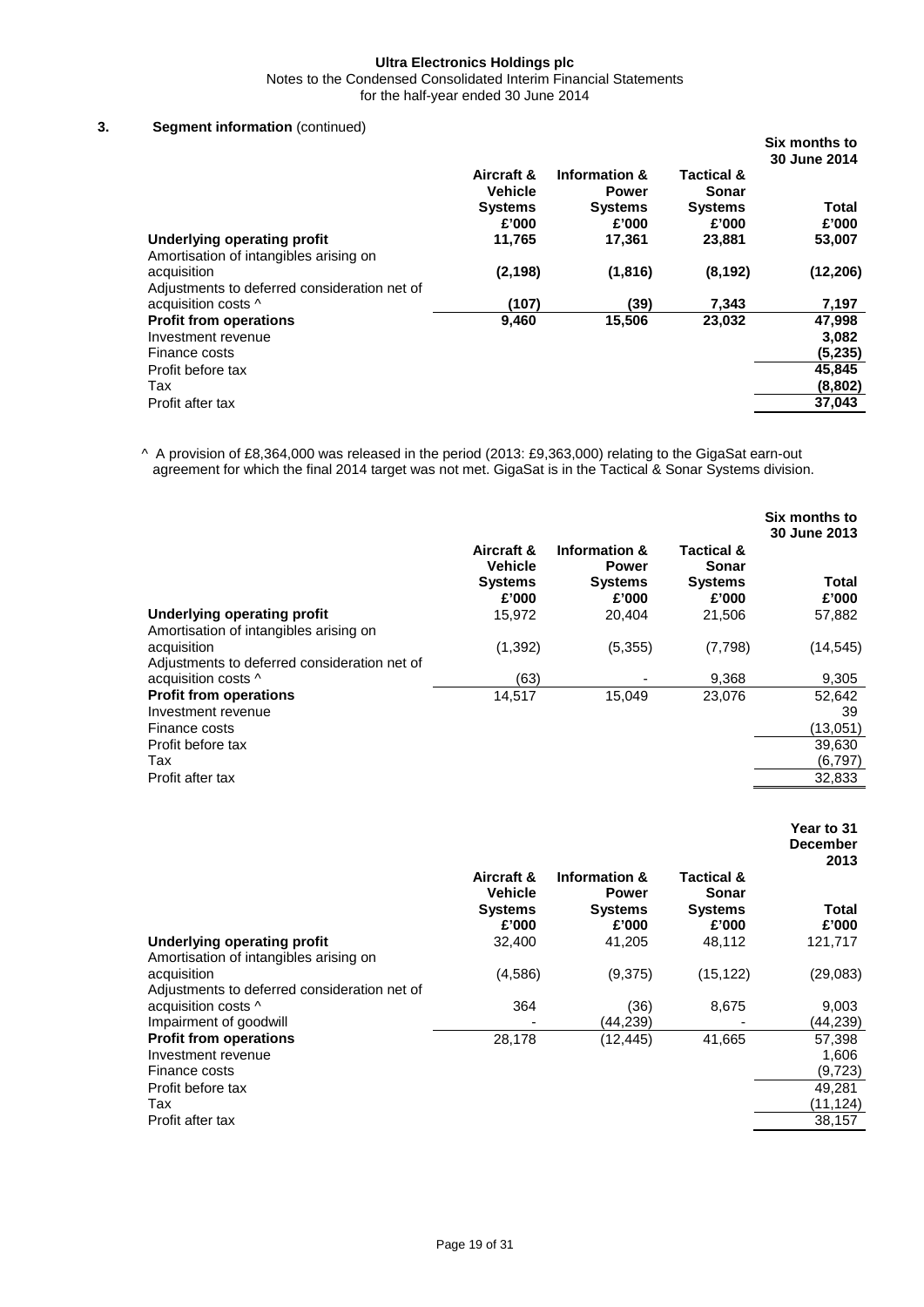Notes to the Condensed Consolidated Interim Financial Statements

for the half-year ended 30 June 2014

#### **3. Segment information** (continued)

|            |            | At 31    |
|------------|------------|----------|
| At 30 June | At 30 June | December |
| 2014       | 2013       | 2013     |
| £'000      | £'000      | £'000    |
|            |            |          |
| 179,863    | 170.015    | 180,941  |
| 256,412    | 289,914    | 276,097  |
| 399,935    | 311,661    | 294,297  |
| 836,210    | 771,590    | 751,335  |
| 63,492     | 55,736     | 45,704   |
| 899,702    | 827,326    | 797,039  |
|            |            |          |

Unallocated assets represent deferred tax assets, derivatives at fair value and cash and cash equivalents.

|                                     |            |            | At 31    |
|-------------------------------------|------------|------------|----------|
|                                     | At 30 June | At 30 June | December |
|                                     | 2014       | 2013       | 2013     |
|                                     | £'000      | £'000      | £'000    |
| <b>Total liabilities by segment</b> |            |            |          |
| Aircraft & Vehicle Systems          | 40.318     | 40.112     | 39,755   |
| Information & Power Systems         | 120.971    | 100.403    | 145,802  |
| <b>Tactical &amp; Sonar Systems</b> | 125,840    | 142,641    | 117,702  |
|                                     | 287,129    | 283,156    | 303,259  |
| Unallocated                         | 278,237    | 192,824    | 172,601  |
| <b>Total liabilities</b>            | 565,366    | 475.980    | 475.860  |

Unallocated liabilities represent derivatives at fair value, tax payables, deferred tax liabilities, retirement benefit obligations, bank loans and loan notes.

| <b>Six months</b><br>Six months               | Year to     |
|-----------------------------------------------|-------------|
| to 30 June<br>to 30 June                      | 31 December |
| 2014<br>2013                                  | 2013        |
| £'000<br>£'000                                | £'000       |
| Revenue by geographical destination           |             |
| United Kingdom<br>110,604<br>129,165          | 243,650     |
| 25,889<br><b>Continental Europe</b><br>26,557 | 61,860      |
| Canada<br>7,169<br>8,503                      | 17,130      |
| USA<br>139,298<br>154.346                     | 313,352     |
| Rest of World<br>57,993<br>49,173             | 109,162     |
| 340,953<br>367,744                            | 745.154     |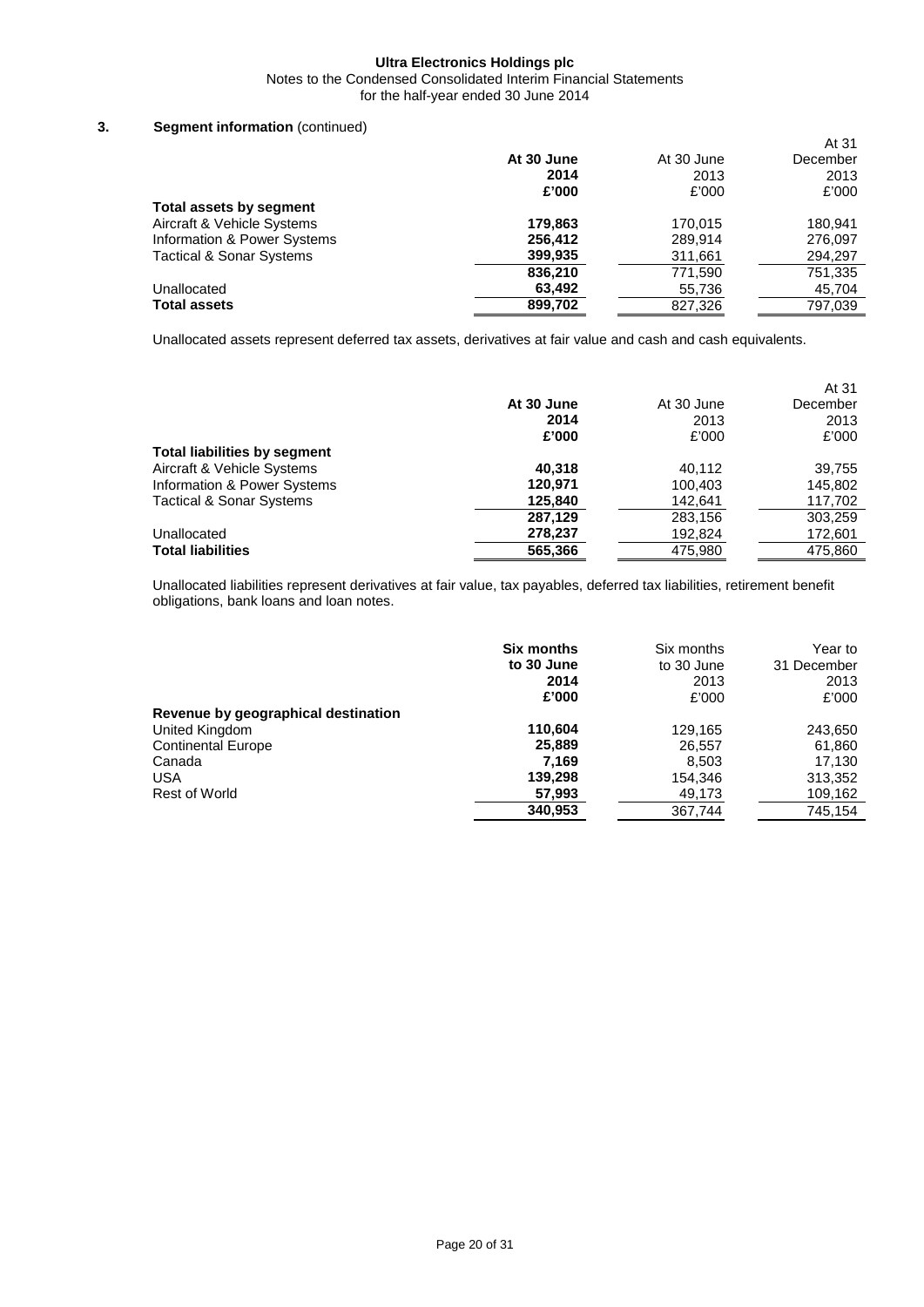#### **Ultra Electronics Holdings plc** Notes to the Condensed Consolidated Interim Financial Statements

for the half-year ended 30 June 2014

#### **4. Additional performance measures**

To present the underlying profitability of the Group on a consistent basis year-on-year, additional performance indicators have been used. These are calculated as follows:

|                                                                              | Six months | Six months | Year to          |
|------------------------------------------------------------------------------|------------|------------|------------------|
|                                                                              | to 30 June | to 30 June | 31 December      |
|                                                                              | 2014       | 2013       | 2013             |
|                                                                              | £'000      | £'000      | £'000            |
| <b>Operating profit</b>                                                      | 47,998     | 52,642     | 57,398           |
| Amortisation of intangibles arising on acquisition<br>Impairment of goodwill | 12,206     | 14,545     | 29,083<br>44,239 |
| Adjustments to contingent consideration net of<br>acquisition costs          | (7, 197)   | (9,305)    | (9,003)          |
| <b>Underlying operating profit</b>                                           | 53,007     | 57,882     | 121,717          |
| <b>Profit before tax</b>                                                     | 45,845     | 39,630     | 49,281           |
| Amortisation of intangibles arising on acquisition                           | 12,206     | 14,545     | 29,083           |
| Impairment of goodwill                                                       |            |            | 44,239           |
| Adjustments to contingent consideration net of                               |            |            |                  |
| acquisition costs                                                            | (7, 197)   | (9,305)    | (9,003)          |
| Unwinding of discount on provisions                                          | 799        | 634        | 1,268            |
| (Profit)/loss on fair value movements on derivatives                         | (3,042)    | 7,661      | (1, 470)         |
| Net interest charge on defined benefit pensions                              | 1,901      | 2,250      | 3,408            |
| Underlying profit before tax                                                 | 50,512     | 55,415     | 116,806          |
| Cash generated by operations (see note 15)                                   | 50,255     | 58,146     | 93,476           |
| Purchase of property, plant and equipment                                    | (5,057)    | (9,211)    | (13, 857)        |
| Proceeds on disposal of property, plant and                                  |            |            |                  |
| equipment                                                                    |            | 159        | 1,280            |
| Expenditure on product development and other                                 |            |            |                  |
| intangibles                                                                  | (3,822)    | (3,758)    | (7,657)          |
| Dividend from equity accounted investment                                    |            | 1,296      | 2,825            |
| Acquisition related payments                                                 | 1,008      | 63         | 2,973            |
| <b>Operating cash flow</b>                                                   | 42,384     | 46,695     | 79,040           |

Underlying operating profit has been shown before adjustments to contingent consideration net of acquisition related costs, the amortisation of intangible assets arising on acquisitions and impairment of goodwill. To maintain a consistent presentation of financial performance over the longer term, these charges have been excluded from underlying operating profit. Underlying profit before tax and underlying earnings per share (see note 9) have also been presented before these adjustments.

IAS 37 requires the Group to discount provisions using a pre-tax discount rate that reflects the current assessment of the time value of money and the risks specific to the liability. In the case of the provision relating to the acquisition contingent consideration, to maintain a consistent presentation of financial performance over the longer term, underlying profit before tax and underlying earnings per share (see note 9) are stated before the unwinding of discount on the provision.

IAS 39 requires the Group to 'fair value' the derivative instruments used to manage Ultra's foreign exchange exposures. This creates volatility in the valuation of the outstanding instruments as exchange rates move over time. This will have minimal impact on profit over the full term of the instruments, but can cause significant volatility on particular balance sheet dates. Underlying profit before tax and underlying earnings per share (see note 9) are stated before changes in the valuation of foreign currency derivative instruments.

The Group presents underlying profit before tax and underlying earnings per share (see note 9) before the net interest charge on defined benefit pensions so that the underlying operating performance of the Group can be seen more clearly.

The Group is cash generative and reinvests funds to support the continuing growth of the business. It seeks to use an accurate and appropriate measure of the funds generated internally while sustaining this growth. For this, Ultra uses operating cash flow, rather than cash generated by operations, as its preferred indicator of cash generated and available to cover non-operating expenses such as tax and interest payments. The Group believes that using cash generated by operations, with the exclusion of net expenditure on property, plant and equipment and outflows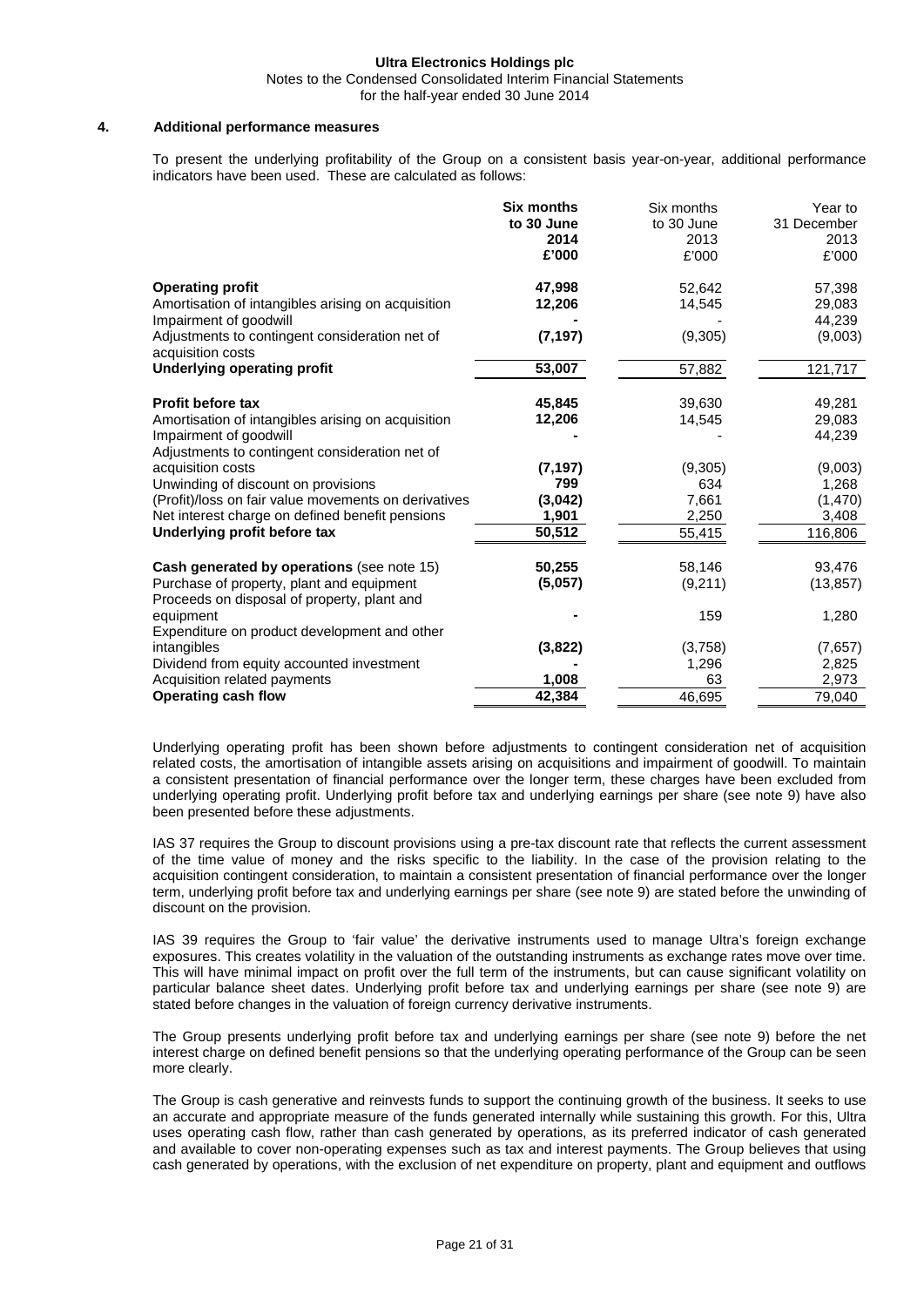Notes to the Condensed Consolidated Interim Financial Statements

for the half-year ended 30 June 2014

for capitalised product development and other intangibles, would result in an under-reporting of the true cash cost of sustaining a growing business.

#### **5. Investment revenue**

|    |                                                                                                                                                                                                                                                                                       | <b>Six months</b><br>to 30 June<br>2014<br>£'000    | Six months<br>to 30 June<br>2013<br>£'000                     | Year to<br>31 December<br>2013<br>£'000          |
|----|---------------------------------------------------------------------------------------------------------------------------------------------------------------------------------------------------------------------------------------------------------------------------------------|-----------------------------------------------------|---------------------------------------------------------------|--------------------------------------------------|
|    | Interest income<br>Fair value movement on derivatives                                                                                                                                                                                                                                 | 40<br>3,042<br>3,082                                | 39<br>39                                                      | 136<br>1,470<br>1,606                            |
| 6. | <b>Finance costs</b>                                                                                                                                                                                                                                                                  |                                                     |                                                               |                                                  |
|    |                                                                                                                                                                                                                                                                                       | Six months<br>to 30 June<br>2014<br>£'000           | Six months<br>to 30 June<br>2013<br>£'000                     | Year to<br>31 December<br>2013<br>£'000          |
|    | Amortisation of finance costs of debt<br>Interest payable on bank loans and overdrafts<br>Interest payable on finance leases<br>Total borrowing costs<br>Net interest charge on defined benefit pensions<br>Unwinding of discount on provisions<br>Fair value movement on derivatives | 167<br>2,364<br>4<br>2,535<br>1,901<br>799<br>5,235 | 451<br>2,052<br>3<br>2,506<br>2,250<br>634<br>7,661<br>13,051 | 616<br>4,430<br>5,047<br>3,408<br>1,268<br>9,723 |

#### **7. Tax**

|                    | <b>Six months</b><br>to 30 June | Six months<br>to 30 June | Year to<br>31 December |
|--------------------|---------------------------------|--------------------------|------------------------|
|                    | 2014                            | 2013                     | 2013                   |
|                    | £'000                           | £'000                    | £'000                  |
| <b>Current tax</b> |                                 |                          |                        |
| United Kingdom     | 6,602                           | 5,370                    | 17,306                 |
| Overseas           | 2,987                           | 3,481                    | 7,652                  |
|                    | 9,589                           | 8,851                    | 24,958                 |
| Deferred tax       |                                 |                          |                        |
| United Kingdom     | (792)                           | (1, 427)                 | (3,711)                |
| Overseas           | 5                               | (627)                    | (10, 123)              |
|                    | (787)                           | (2,054)                  | (13,834)               |
| Total tax charge   | 8,802                           | 6,797                    | 11,124                 |

The main rate of UK corporation tax reduced from 23% to 21% from 1 April 2014. The rate will further reduce to 20% from 1 April 2015. UK deferred tax balances have been calculated at 20% as the rate reduction was enacted before the balance sheet date.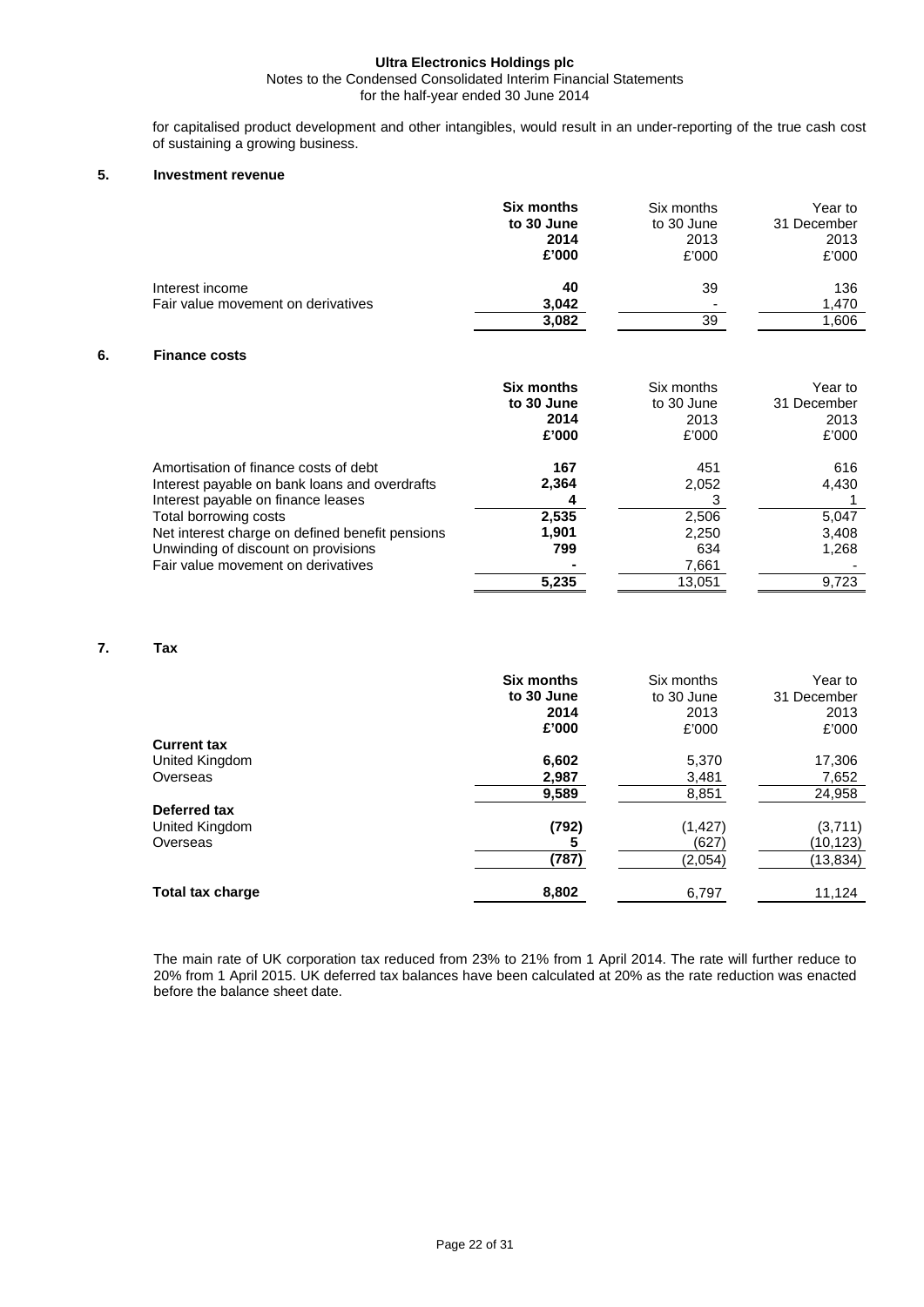Notes to the Condensed Consolidated Interim Financial Statements for the half-year ended 30 June 2014

## **8. Ordinary dividends**

|                                                                                                   | <b>Six months</b><br>to 30 June<br>2014<br>£'000 | Six months<br>to 30 June<br>2013<br>£'000 |
|---------------------------------------------------------------------------------------------------|--------------------------------------------------|-------------------------------------------|
| Final dividend for the year ended 31 December 2013 of 29.5p (2012:<br>27.8p) per share            | 20,530                                           | 19,259                                    |
| Proposed interim dividend for the year ended 31 December 2014 of<br>13.2p (2013: 12.7p) per share | 9.193                                            | 8,812                                     |

The interim 2014 dividend of 13.2 pence per share will be paid on 26 September 2014 to shareholders on the register at 29 August 2014. It was approved by the Board after 30 June 2014 and has not been included as a liability at 30 June 2014.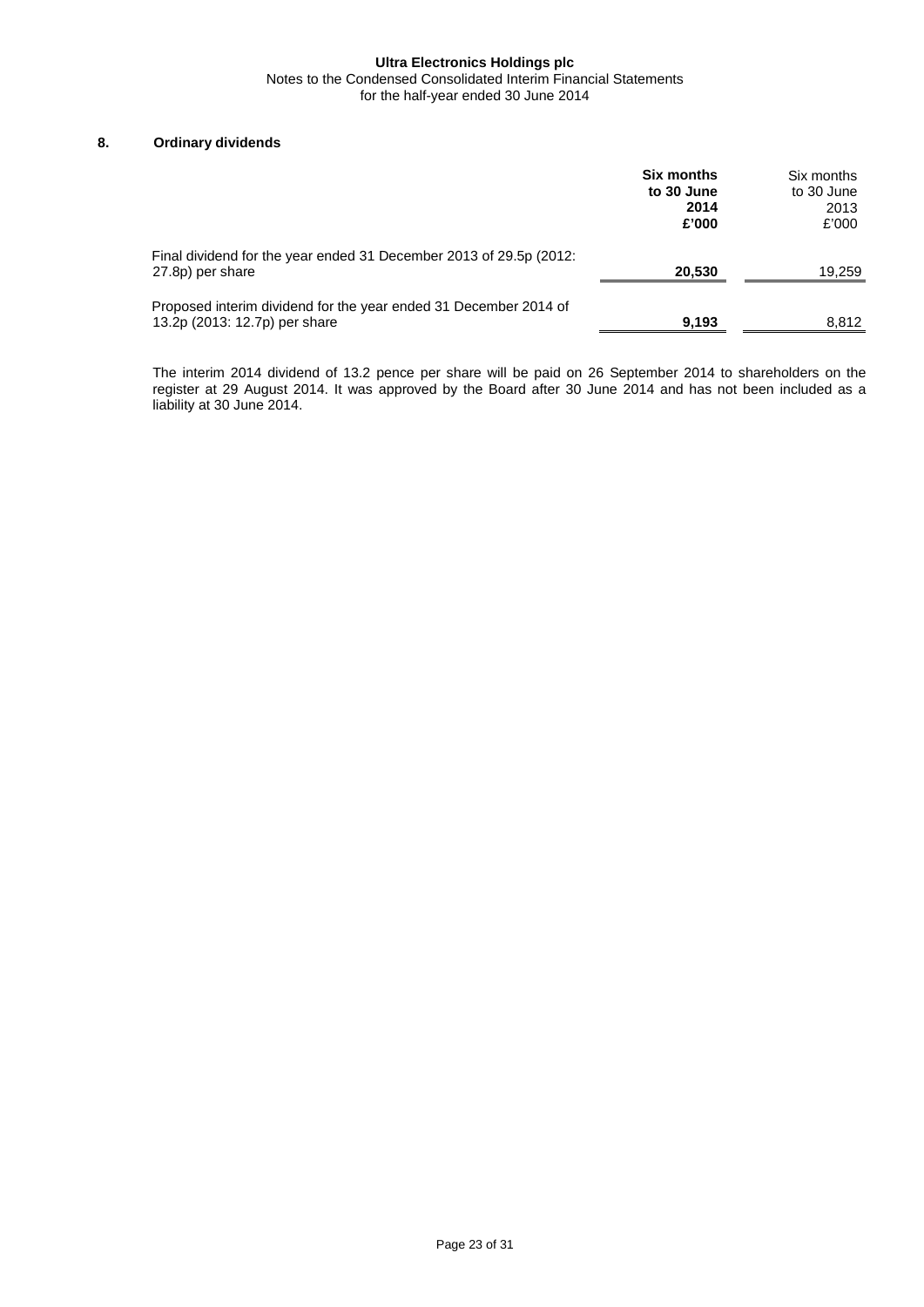Notes to the Condensed Consolidated Interim Financial Statements

for the half-year ended 30 June 2014

#### **9. Earnings per share**

|                                | <b>Six months</b><br>to 30 June<br>2014 | Six months<br>to 30 June<br>2013 | Year to<br>31 December<br>2013 |
|--------------------------------|-----------------------------------------|----------------------------------|--------------------------------|
| From continuing operations     | <b>Pence</b>                            | Pence                            | pence                          |
| Basic underlying (see below)   | 55.4                                    | 59.5                             | 127.1                          |
| Diluted underlying (see below) | 55.3                                    | 59.3                             | 126.7                          |
| Basic                          | 53.3                                    | 46.5                             | 54.8                           |
| <b>Diluted</b>                 | 53.2                                    | 46.4                             | 54.7                           |

The calculation of the basic, underlying and diluted earnings per share is based on the following data:

|                                                                                                                                                          | <b>Six months</b><br>To 30 June<br>2014<br>£'000 | Six months<br>to 30 June<br>2013<br>£'000 | Year to<br>31 December<br>2013<br>£'000 |
|----------------------------------------------------------------------------------------------------------------------------------------------------------|--------------------------------------------------|-------------------------------------------|-----------------------------------------|
| <b>Earnings</b><br>Earnings for the purposes of earnings per share<br>being profit for the period from continuing<br>operations                          | 37,125                                           | 32,348                                    | 38,157                                  |
| <b>Underlying earnings</b><br>Profit for the period from continuing operations<br>Loss/(profit) on fair value movements on                               | 37,125                                           | 32,348                                    | 38,157                                  |
| derivatives (net of tax)                                                                                                                                 | (2, 434)                                         | 5,899                                     | (1, 322)                                |
| Amortisation of intangibles arising on acquisition<br>(net of tax)<br>Unwinding of discount on provisions<br>Acquisition related costs net of contingent | 8,793<br>799                                     | 10,196<br>488                             | 20,727<br>973                           |
| consideration (net of tax)<br>Net interest charge on defined benefit pensions                                                                            | (7, 197)                                         | (9,305)                                   | (9,061)                                 |
| (net of tax)<br>Impairment of goodwill (net of tax)                                                                                                      | 1,492                                            | 1,727                                     | 2,609<br>36,394                         |
| Earnings for the purposes of underlying earnings<br>per share                                                                                            | 38,578                                           | 41,353                                    | 88,477                                  |
| The weighted average number of shares is given below:                                                                                                    |                                                  |                                           |                                         |
|                                                                                                                                                          | <b>Six months</b><br>to 30 June<br>2014          | Six months<br>to 30 June<br>2013          | Year to<br>31 December<br>2013          |
| Number of shares used for basic earnings per                                                                                                             | 69,603,845                                       | 69,491,696                                | 69,588,526                              |
| share<br>Number of shares deemed to be issued at nil<br>consideration following exercise of share options                                                | 191,340                                          | 186,470                                   | 218,397                                 |
| Number of shares used for fully diluted<br>earnings per share                                                                                            | 69,795,185                                       | 69,678,166                                | 69,806,923                              |
|                                                                                                                                                          | <b>Six months</b><br>to 30 June<br>2014          | Six months<br>to 30 June<br>2013          | Year to<br>31 December<br>2013          |
|                                                                                                                                                          | £'000                                            | £'000                                     | £'000                                   |
| Underlying profit before tax<br>Taxation charge on underlying profit<br>Non-controlling interest                                                         | 50,512<br>(12,016)<br>82                         | 55,415<br>(13, 577)<br>(485)              | 116,806<br>(28, 329)                    |
| Underlying profit after tax attributable to equity<br>shareholders                                                                                       | 38,578                                           | 41,353                                    | 88,477                                  |
| Tax rate applied for the purposes of underlying<br>earnings per share                                                                                    | 23.8%                                            | 24.5%                                     | 24.25%                                  |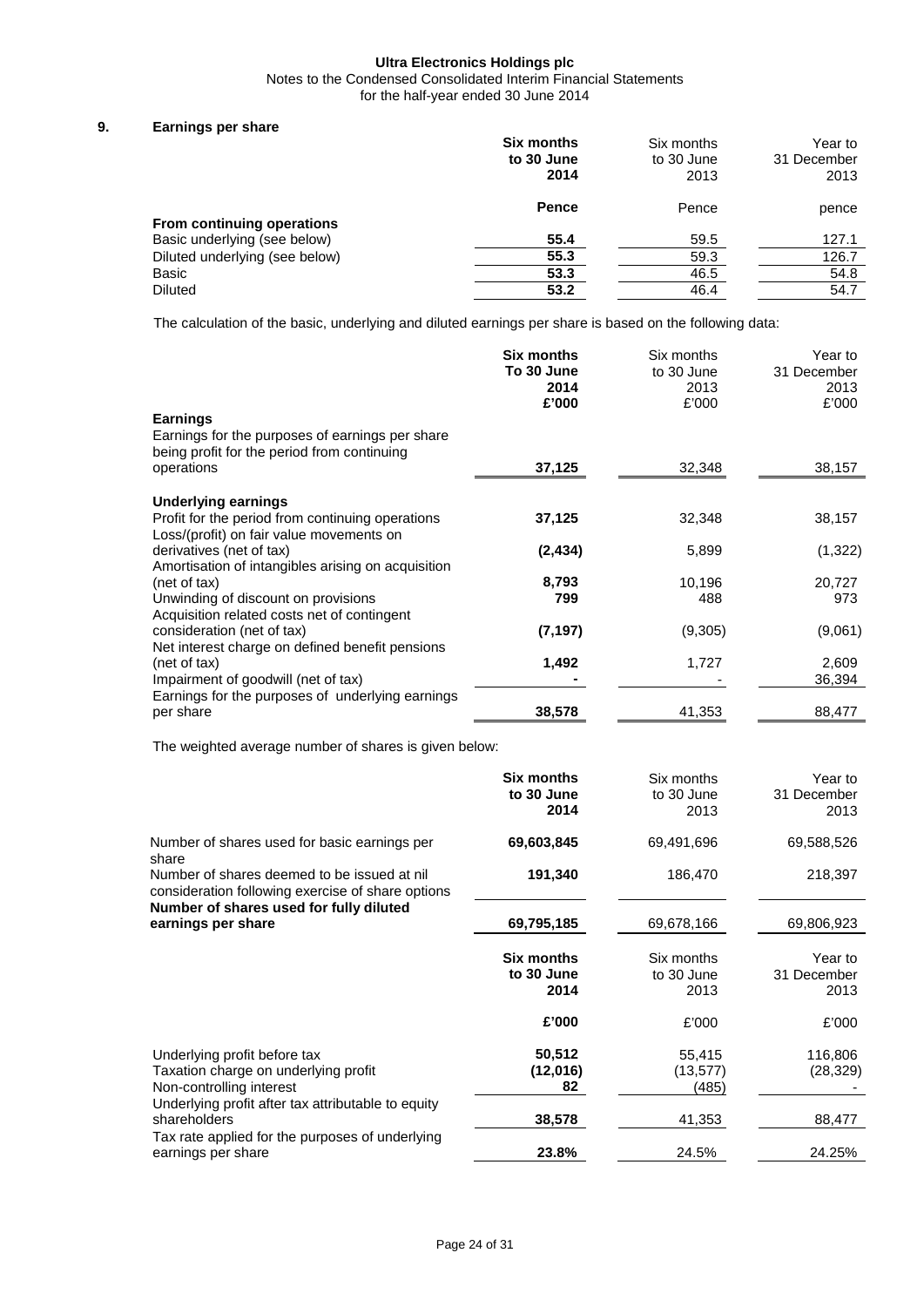#### **Ultra Electronics Holdings plc** Notes to the Condensed Consolidated Interim Financial Statements

for the half-year ended 30 June 2014

#### **10. Property, plant and equipment**

During the period, the Group spent £5.1m on the acquisition of property, plant and equipment. The Group did not make any significant disposals during the period.

## **11. Trade and other receivables**

| <b>Non-current</b>                                       | At 30 June<br>2014<br>£'000 | At 30 June<br>2013<br>£'000 | At 31<br>December<br>2013<br>£'000 |
|----------------------------------------------------------|-----------------------------|-----------------------------|------------------------------------|
| Trade receivables<br>Amounts due from contract customers | 5,790<br>2,274              | 4.444                       | 5,296<br>4,326                     |
|                                                          | 8,064                       | 4.444                       | 9,622                              |

#### **Current**

|            |            | , , , , , |
|------------|------------|-----------|
| At 30 June | At 30 June | December  |
| 2014       | 2013       | 2013      |
| £'000      | £'000      | £'000     |
| 72,752     | 85.734     | 87.174    |
| (908)      | (1,318)    | (1,605)   |
| 71.844     | 84.416     | 85,569    |
| 124,536    | 82,762     | 129,042   |
| 37,153     | 35,252     | 25,305    |
| 233.533    | 202.430    | 239.916   |
|            |            |           |

At 31

#### **12. Trade and other payables**

|                                              | At 30 June<br>2014<br>£'000 | At 30 June<br>2013<br>£'000 | At 31<br>December<br>2013<br>£'000 |
|----------------------------------------------|-----------------------------|-----------------------------|------------------------------------|
| Amounts included in current liabilities:     |                             |                             |                                    |
| Trade payables                               | 89,884                      | 75,805                      | 85,709                             |
| Amounts due to contract customers            | 107,097                     | 96.087                      | 122,856                            |
| Other payables                               | 58,954                      | 63,726                      | 61,342                             |
|                                              | 255,935                     | 235,618                     | 269,907                            |
| Amounts included in non-current liabilities: |                             |                             |                                    |
| Amounts due to contract customers            |                             | 12.077                      | 1,266                              |
| Other payables                               | 8,158                       | 10,349                      | 3,507                              |
|                                              | 8,158                       | 22.426                      | 4.773                              |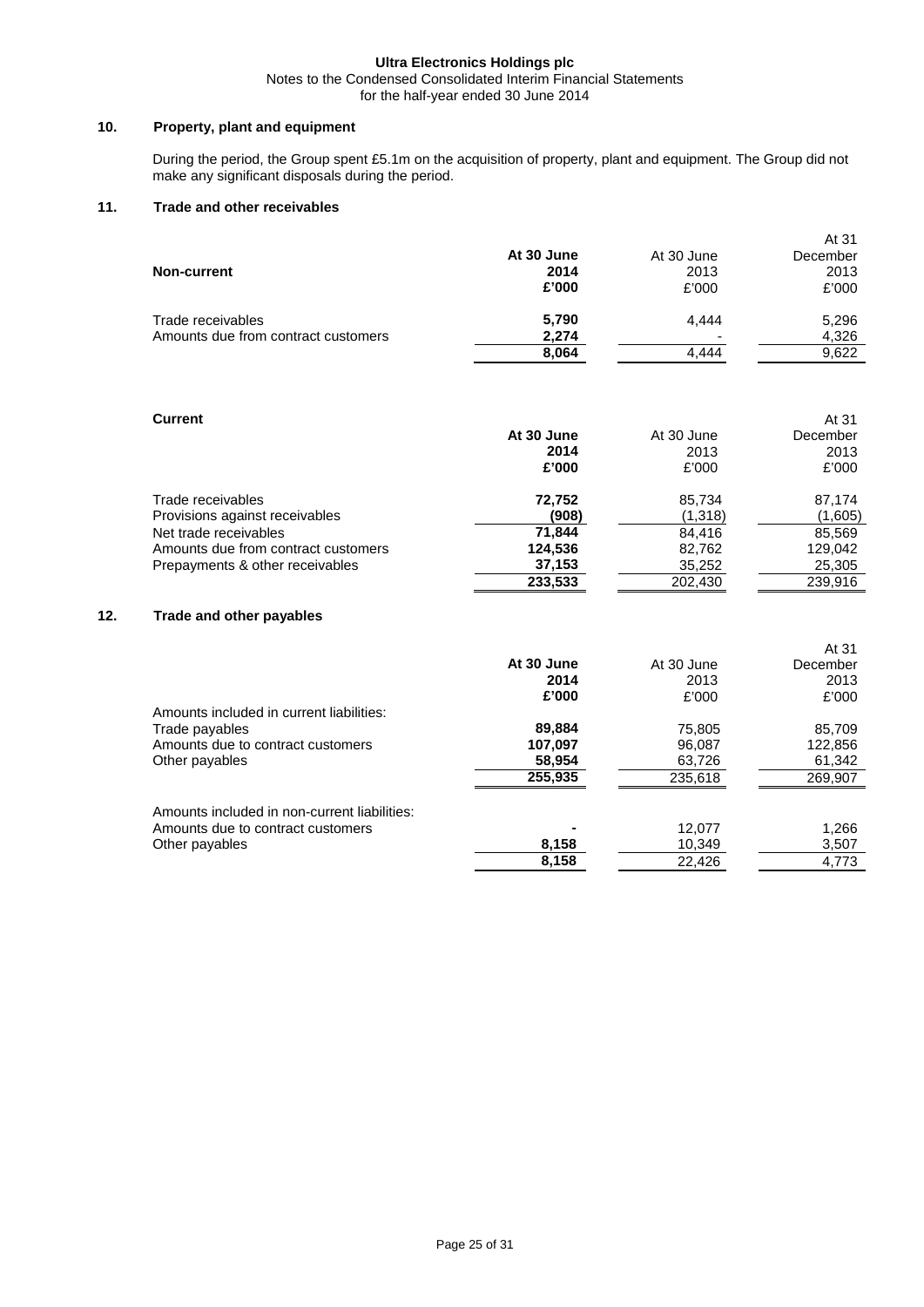Notes to the Condensed Consolidated Interim Financial Statements

for the half-year ended 30 June 2014

#### **13. Provisions**

|                                                                        | Warranty<br>£'000       | Contractual<br>£'000     | Total<br>£'000           |
|------------------------------------------------------------------------|-------------------------|--------------------------|--------------------------|
| At 30 June 2013                                                        | 7.219                   | 17.824                   | 25,043                   |
| At 31 December 2013                                                    | 6,274                   | 17.906                   | 24,180                   |
| At 30 June 2014                                                        | 5,550                   | 12,953                   | 18,503                   |
| Included in current liabilities<br>Included in non-current liabilities | 2,835<br>2,715<br>5,550 | 5,958<br>6,995<br>12,953 | 8,793<br>9,710<br>18,503 |

Warranty provisions are based on an assessment of future claims with reference to past experience. Such costs are generally incurred within two years after delivery. Contract related provisions will be utilised over the period as stated in the contract to which the specific provision relates. Contract related provisions also include contingent consideration and dilapidation costs. Dilapidations will be payable at the end of the contracted life which is up to fifteen years. Contingent consideration is payable when earnings targets are met: £8,364,000 of provision was released in the period when the 2014 final GigaSat earn-out target was not met. As at 30 June 2014 the contingent consideration provision is £3,028,000 (2013: £7,679,000), payment of which is contingent on acquisition earn-out targets for periods up to 31 December 2016.

#### **14. Share capital**

75,939 shares, with a nominal value of £3,797 have been allotted in the first six months of 2014 under the terms of the Group's various share option schemes. The aggregate consideration received by the Company was £781,000.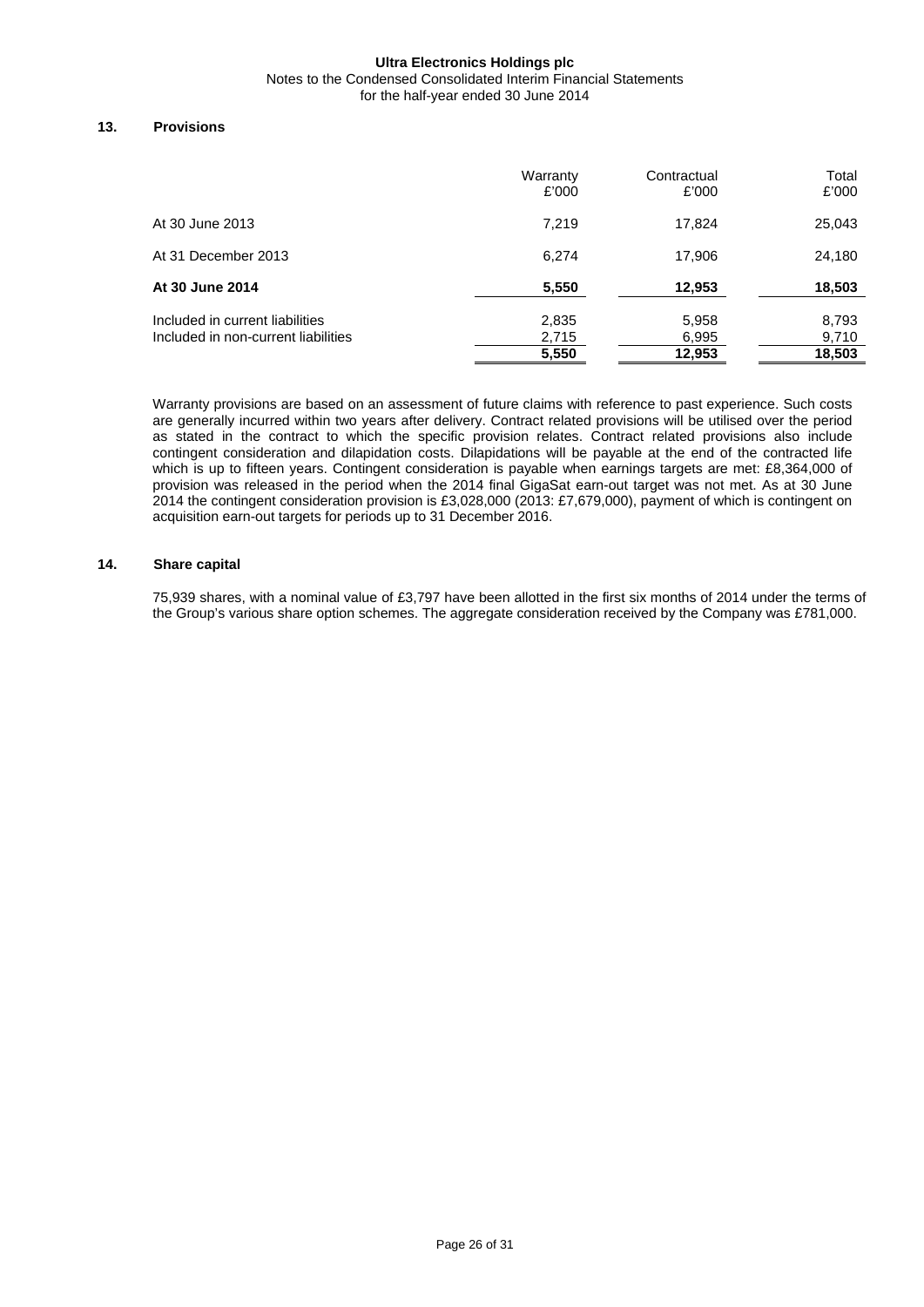Notes to the Condensed Consolidated Interim Financial Statements

for the half-year ended 30 June 2014

#### **15. Cash flow information**

|                                                   | <b>Six months</b> | Six months | Year to     |
|---------------------------------------------------|-------------------|------------|-------------|
|                                                   | to 30 June        | To 30 June | 31 December |
|                                                   | 2014              | 2013       | 2013        |
|                                                   | £'000             | £'000      | £'000       |
| <b>Operating profit</b>                           | 47,998            | 52,642     | 57,398      |
| Adjustments for:                                  |                   |            |             |
| Depreciation of property, plant and equipment     | 5,309             | 5,511      | 11,365      |
| Amortisation of intangible assets                 | 13,735            | 15,562     | 31,967      |
| Impairment of goodwill                            |                   |            | 44,239      |
| Cost of equity-settled employee share schemes     | 947               | 1,034      | 1,859       |
| Adjustment for pension funding                    | (3,948)           | (3, 444)   | (6, 103)    |
| Loss on disposal of property, plant and equipment |                   | 76         | 130         |
| Share of profit of associate                      | (1, 301)          | (293)      | (1, 424)    |
| Decrease in provisions                            | (9,360)           | (12, 567)  | (13, 508)   |
| Operating cash flow before movements in           |                   |            |             |
| working capital                                   | 53,380            | 58,521     | 125,923     |
| Decrease/(increase) in inventories                | 261               | 4,948      | (4, 197)    |
| Decrease/(increase) in receivables                | 24,012            | 5,756      | (43, 144)   |
| (Decrease)/increase in payables                   | (27,398)          | (11,079)   | 14,894      |
| Cash generated by operations                      | 50,255            | 58,146     | 93,476      |
| Income taxes paid                                 | (12, 692)         | (15, 124)  | (25, 591)   |
| Interest paid                                     | (2, 273)          | (2,138)    | (3,953)     |
| Net cash inflow from operating activities         | 35,290            | 40,884     | 63,932      |

#### **Reconciliation of net movement in cash and cash equivalents to movement in net debt**

|                                                                                                | <b>Six months</b><br>to 30 June<br>2014<br>£'000 | Six months<br>to 30 June<br>2013<br>£'000 | Year to<br>31 December<br>2013<br>£'000 |
|------------------------------------------------------------------------------------------------|--------------------------------------------------|-------------------------------------------|-----------------------------------------|
| Net increase in cash and cash equivalents<br>Cash (inflow)/outflow from (increase)/decrease in | 16,510                                           | 17.469                                    | 773                                     |
| debt and finance leasing                                                                       | (112,877)                                        | (19, 371)                                 | 521                                     |
| Change in net debt arising from cash flows                                                     | (96, 367)                                        | (1,902)                                   | 1,294                                   |
| Amortisation of finance costs of debt                                                          | (167)                                            | (451)                                     | (616)                                   |
| <b>Translation differences</b>                                                                 | 913                                              | (1,307)                                   | 165                                     |
| Movement in net debt in the period                                                             | (95, 621)                                        | (3,660)                                   | 843                                     |
| Net debt at start of period                                                                    | (42,157)                                         | (43,000)                                  | (43,000)                                |
| Net debt at end of period                                                                      | (137,778)                                        | (46,660)                                  | (42, 157)                               |
| Net debt comprised the following:                                                              |                                                  |                                           | $\cdots$                                |

|                                  |            |            | At 31     |
|----------------------------------|------------|------------|-----------|
|                                  | At 30 June | At 30 June | December  |
|                                  | 2014       | 2013       | 2013      |
|                                  | £'000      | £'000      | £'000     |
| Cash and cash equivalents        | 46.095     | 50.331     | 30,570    |
| <b>Borrowings</b>                | (183, 842) | (96, 922)  | (72, 664) |
| Obligations under finance leases | (31)       | (69)       | (63)      |
|                                  | (137,778)  | (46,660)   | (42,157)  |

#### **16. Going Concern**

Subsequent to the period end, the Group replaced its existing £90 million revolving credit facility with a new £200 million revolving credit facility that expires in August 2019.

After making due enquiries, and in accordance with the FRC's "Going Concern and Liquidity Risk: Guidance for Directors of UK Companies 2009", the Directors' view is that the Group has adequate resources to continue in operational existence for the foreseeable future, a period of not less than 12 months from the date of this report. Accordingly, they continue to adopt the going concern basis in preparing these condensed consolidated half year financial statements.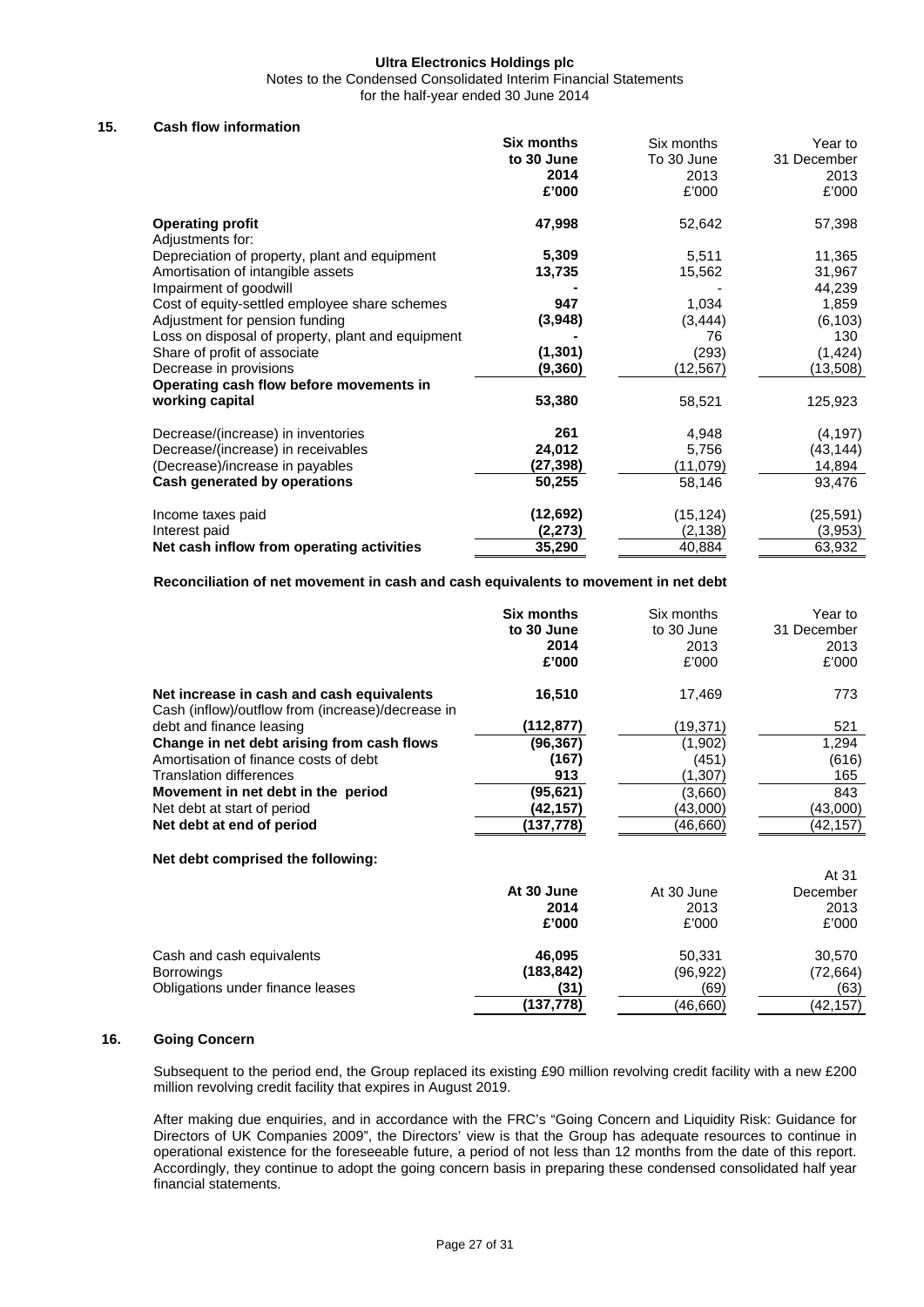#### **Ultra Electronics Holdings plc** Notes to the Condensed Consolidated Interim Financial Statements for the half-year ended 30 June 2014

#### **17. Financial Instruments**

Exposure to currency risks arises in the normal course of the Group's business. Derivative financial instruments are used to hedge exposure to all significant fluctuations in foreign exchange rates. All of the Group's financial instruments have been assessed as Level 2 and comprise foreign exchange forward contracts.

The directors consider that the carrying amount of all financial assets and liabilities approximates to their fair value.

 $4.24$ 

Fair value measurements as at 30 June 2014 are set out in the table below. These forward exchange contracts have been fair valued using forward exchanges rates that are quoted in an active market.

|                              |            |            | Al 31    |
|------------------------------|------------|------------|----------|
|                              | At 30 June | At 30 June | December |
|                              | 2014       | 2013       | 2013     |
|                              | £'000      | £'000      | £'000    |
| Financial assets:            |            |            |          |
| Derivatives used for hedging | 9,914      | 872        | 7,533    |
| Total                        | 9.914      | 872        | 7,533    |
| Financial liabilities:       |            |            |          |
| Derivatives used for hedging | (385)      | (3,516)    | (1,046)  |
| Total                        | (385)      | (3,516)    | (1,046)  |
|                              |            |            |          |

#### **18. Acquisitions**

#### **3 Phoenix Inc**

On 18 February 2014, the Group acquired the entire share capital of 3 Phoenix Inc ("3Pi") for cash consideration of £46.0m. A further sum, estimated at the time of acquisition as £1.4m (discounted), is payable if certain earnings targets are met for the years ending 31 December 2014, 2015 and 2016. This contingent consideration has been recorded against goodwill in accordance with IFRS 3. Additional amounts of up to £6.0m will be payable subject to performance and retention of certain members of staff over the next three years and will be expensed to the income statement as incurred, in accordance with IFRS 3.

3Pi is a leading supplier of specialist sonar, radar, intelligence, surveillance and reconnaissance products and solutions. The company has a 10 year track record of delivering critical real-time sensor and processing systems, primarily to the US Navy, but also to commercial customers. 3Pi is a bolt-on acquisition to Ultra's existing Tactical & Sonar Systems division, with which there are a significant number of internal and external synergies.

The provisional fair values of the net assets acquired are stated below:

|                                 | Book value | <b>Revaluations</b>      | Provisional<br>fair value |
|---------------------------------|------------|--------------------------|---------------------------|
|                                 | £'000      | £'000                    | £'000                     |
| Intangible assets               | 249        | 27,481                   | 27,730                    |
| Property, plant and equipment   | 765        |                          | 765                       |
| Cash and cash equivalents       | 2,873      | $\overline{\phantom{0}}$ | 2,873                     |
| Inventories                     |            | -                        |                           |
| <b>Receivables</b>              | 6,353      |                          | 6,353                     |
| Payables                        | (4,581)    |                          | (4,581)                   |
| Net assets acquired             | 5,659      | 27,481                   | 33,140                    |
| Goodwill arising on acquisition |            |                          | 14,306                    |
| Purchase consideration          |            |                          | 47,446                    |

The goodwill arising on the acquisition is attributable to the assembled workforce of 3 Phoenix, the immediate access to certain technology / know-how and US Navy programmes and the strategic premium to gain access to the 3 Phoenix market niche relative to an organic entry.

Acquisition costs of £0.3m were charged to the income statement during the half year.

The total goodwill on this acquisition expected to be deductible for tax is £14.3m.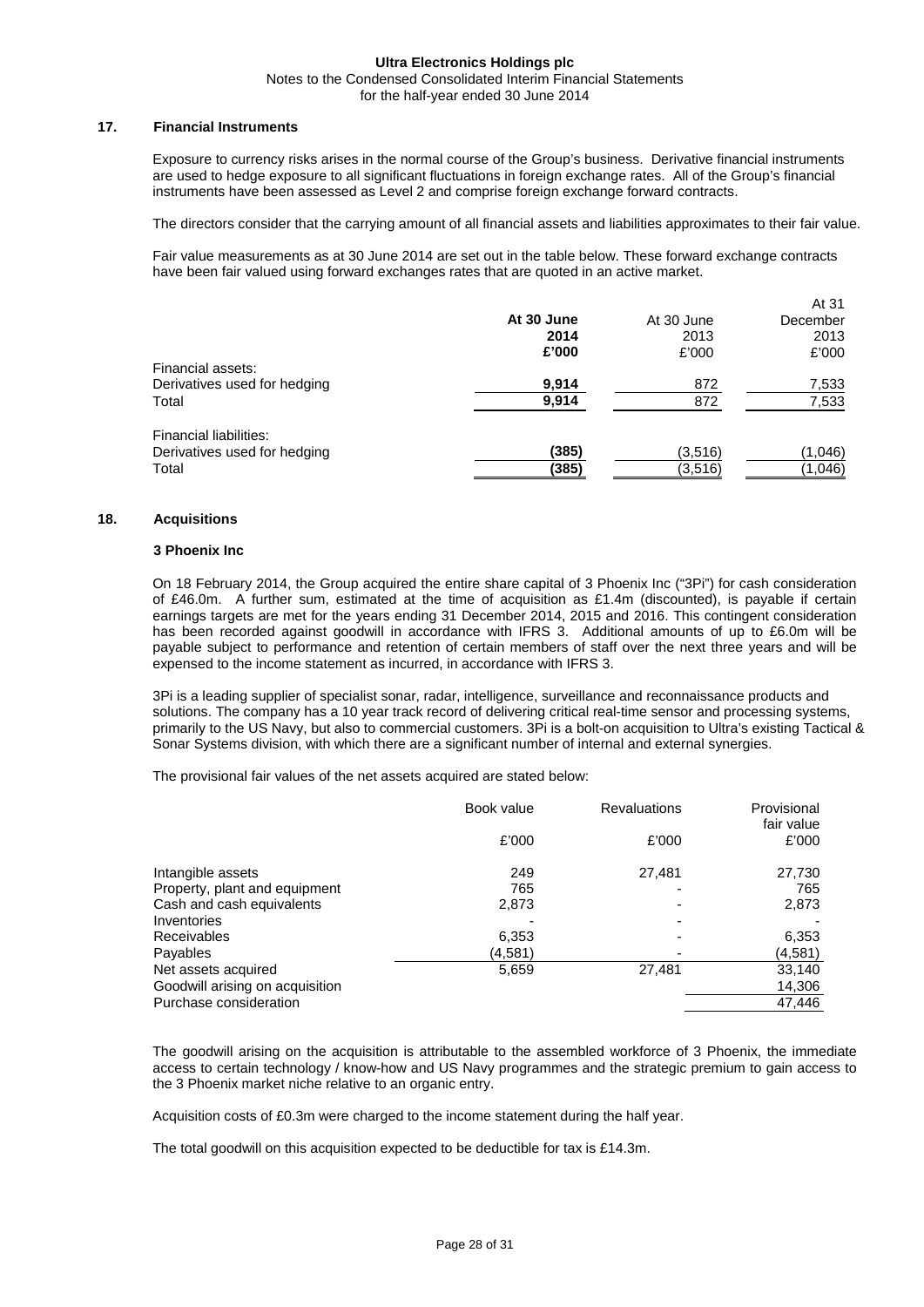#### **18. Acquisitions (continued)**

#### **Forensic Technology WAI Inc**

On 13 May 2014, the Group acquired the entire share capital of Forensic Technology WAI Inc ("Forensic Technology") for initial cash consideration of £54.7m. Additional payments, estimated at the time of acquisition as £0.9m (discounted), are payable if certain earnings targets are met for the years ending 31 December 2014 and 2015. This contingent consideration has been recorded against goodwill in accordance with IFRS 3.

Forensic Technology provides automated firearm ballistics identification and forensic analysis systems to law enforcement agencies in over 65 countries. The company is currently developing a number of document security and analytic products based on its existing capabilities and areas of expertise.

The fair values of the net assets acquired are currently being calculated and have not been finalised due to the proximity of the acquisition to the period end. A provisional assessment of the opening balance sheet is as follows:

|                                                             | Provisional<br>fair value |
|-------------------------------------------------------------|---------------------------|
|                                                             | £'000                     |
| Intangible assets                                           | 178                       |
| Development costs                                           | 2.551                     |
| Property, plant and equipment                               | 2.986                     |
| Cash and cash equivalents                                   | 3.380                     |
| Inventories                                                 | 6.260                     |
| Receivables                                                 | 6,692                     |
| Payables                                                    | (10,738)                  |
| Net assets acquired                                         | 11.309                    |
| Goodwill and other intangible assets arising on acquisition | 44,302                    |
| Purchase consideration                                      | 55,611                    |

The accounting exercise for calculating the fair value of acquired intangibles and deferred tax has not yet been completed. Acquisition costs of £0.7m were charged to the income statement during the half year.

The total goodwill on this acquisition expected to be deductible for tax is £nil.

#### **ICE Corporation Inc**

On 5 May 2014, the Group acquired the entire share capital of ICE Corporation Inc ("ICE") for initial cash consideration of £5.1m. Additional payments, estimated at the time of acquisition as £0.6m (discounted), are payable subject to certification, and future sales, of the new WheelTug electric taxi system for which ICE provides essential parts. This contingent consideration has been recorded against goodwill in accordance with IFRS 3.

ICE designs, develops, manufactures and supports aerospace products including, motor control electronics, electrothermal ice protection controllers, pneumatic valve controls and engine control interface units.

The fair values of the net assets acquired are currently being calculated and have not been finalised due to the proximity of the acquisition to the period end. A provisional assessment of the opening balance sheet is as follows:

|                                                             | Provisional |
|-------------------------------------------------------------|-------------|
|                                                             | fair value  |
|                                                             | £'000       |
| Intangible assets                                           |             |
| Property, plant and equipment                               | 1,052       |
| Cash and cash equivalents                                   | 480         |
| Inventories                                                 | 1,154       |
| <b>Receivables</b>                                          | 1.044       |
| Payables                                                    | (1,002)     |
| Net assets acquired                                         | 2,728       |
| Goodwill and other intangible assets arising on acquisition | 2,922       |
| Purchase consideration                                      | 5,650       |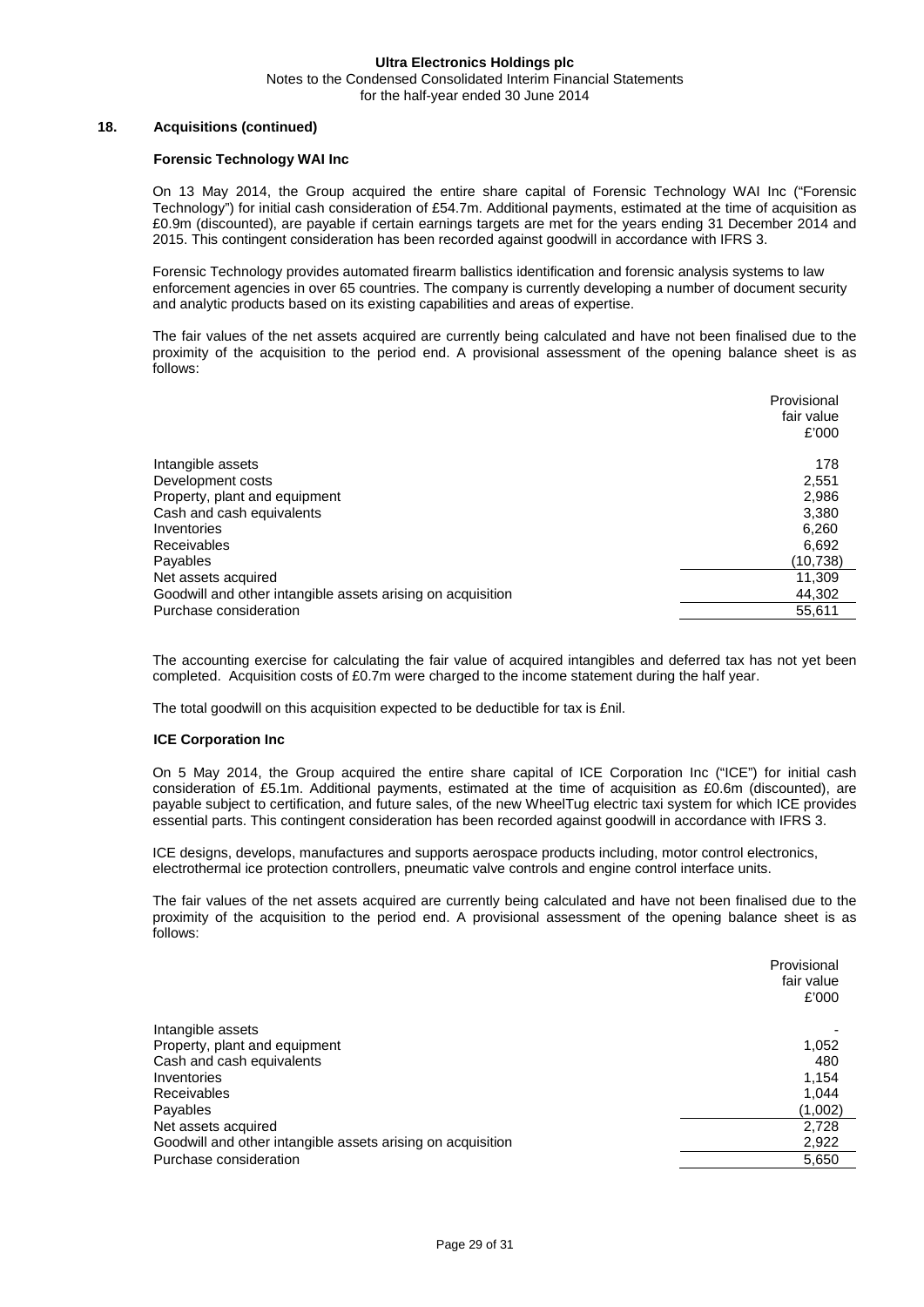#### **Ultra Electronics Holdings plc** Notes to the Condensed Consolidated Interim Financial Statements for the half-year ended 30 June 2014

#### **19. Acquisitions (continued)**

The accounting exercise for calculating the fair value of acquired intangibles and deferred tax has not yet been completed. Acquisition costs of £0.1m were charged to the income statement during the half year.

#### **Lab Impex Systems**

On 15 June 2014, the Group acquired the trade and assets of Lab Impex Systems Limited ("LIS") for initial cash consideration of £3.2m.

LIS is a developer and supplier of radiation measurement solutions and services for use within the nuclear industry. LIS provides systems engineering, installation and support of full environmental radiation monitoring systems, including alpha, beta, gamma radiation and associated safety systems. The acquisition extends Ultra's radiation monitoring product capabilities, strengthens the Group's nuclear qualified engineering expertise and Ultra's position within the global nuclear sector.

The fair values of the net assets acquired are currently being calculated and have not been finalised due to the proximity of the acquisition to the period end. A provisional assessment of the opening balance sheet is as follows:

|                                                             | Provisional<br>fair value<br>£'000 |
|-------------------------------------------------------------|------------------------------------|
| Intangible assets                                           | 20                                 |
| Property, plant and equipment                               | 108                                |
| Cash and cash equivalents                                   |                                    |
| Inventories                                                 | 1,797                              |
| <b>Receivables</b>                                          | 650                                |
| Payables                                                    | (1,327)                            |
| Net assets acquired                                         | 1.248                              |
| Goodwill and other intangible assets arising on acquisition | 1,952                              |
| Purchase consideration                                      | 3,200                              |

The accounting exercise for calculating the fair value of acquired intangibles and deferred tax has not yet been completed. Acquisition costs of £nil were charged to the income statement during the half year.

The total goodwill on this acquisition expected to be deductible for tax is £nil.